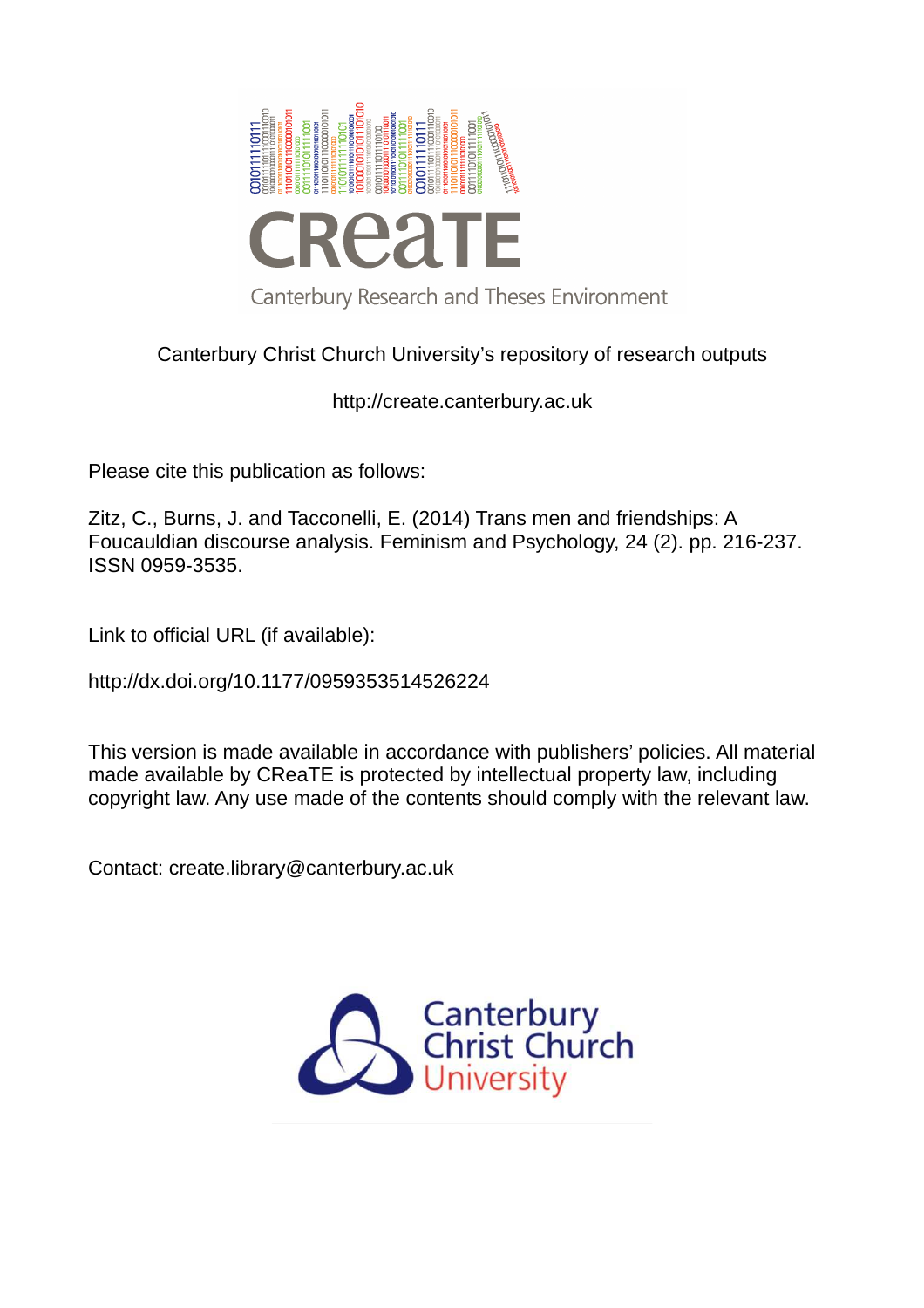### **Article**

### **Trans Men and Friendships: A Foucauldian Discourse Analysis**

**Dr Claudia Zitz** Canterbury Christ Church University, UK **Prof Jan Burns**  Canterbury Christ Church University, UK **Dr Erasmo Tacconelli** East London NHS Foundation Trust, UK

### **Abstract**

While research focusing on friendships of sexual minority individuals has increased over the last two decades, studies of transgender persons' friendships have been largely absent. Yet, within mainstream literature it has been demonstrated that friendships are central both to identity formation and as support in terms of psychological need and distress. Given that trans people face important identity challenges and may well be disenfranchised within society the role of friendships warrants study. Research which has occurred has largely focussed on trans women, yet trans men face particular issues in terms of their relationships with lesbian women and being positioned as joining patriarchy. This study explored this gap in the literature and used Foucauldian discourse analysis to explore friendship and gender identity. Dominant discourses identified included 'friends as family', 'romance' and discursive practices of 'disowning male privilege', 'effeminate heterosexual male' and 'gender fluidity' which counter hegemonic (trans) male re-positioning within friendships. The results indicate that trans men elevate the status of friends to those of other culturally dominant relationships (e.g. family or sexual partner). Furthermore, their friendships, in particular friendships with lesbian women, can become complex platforms from which to contest privilege and power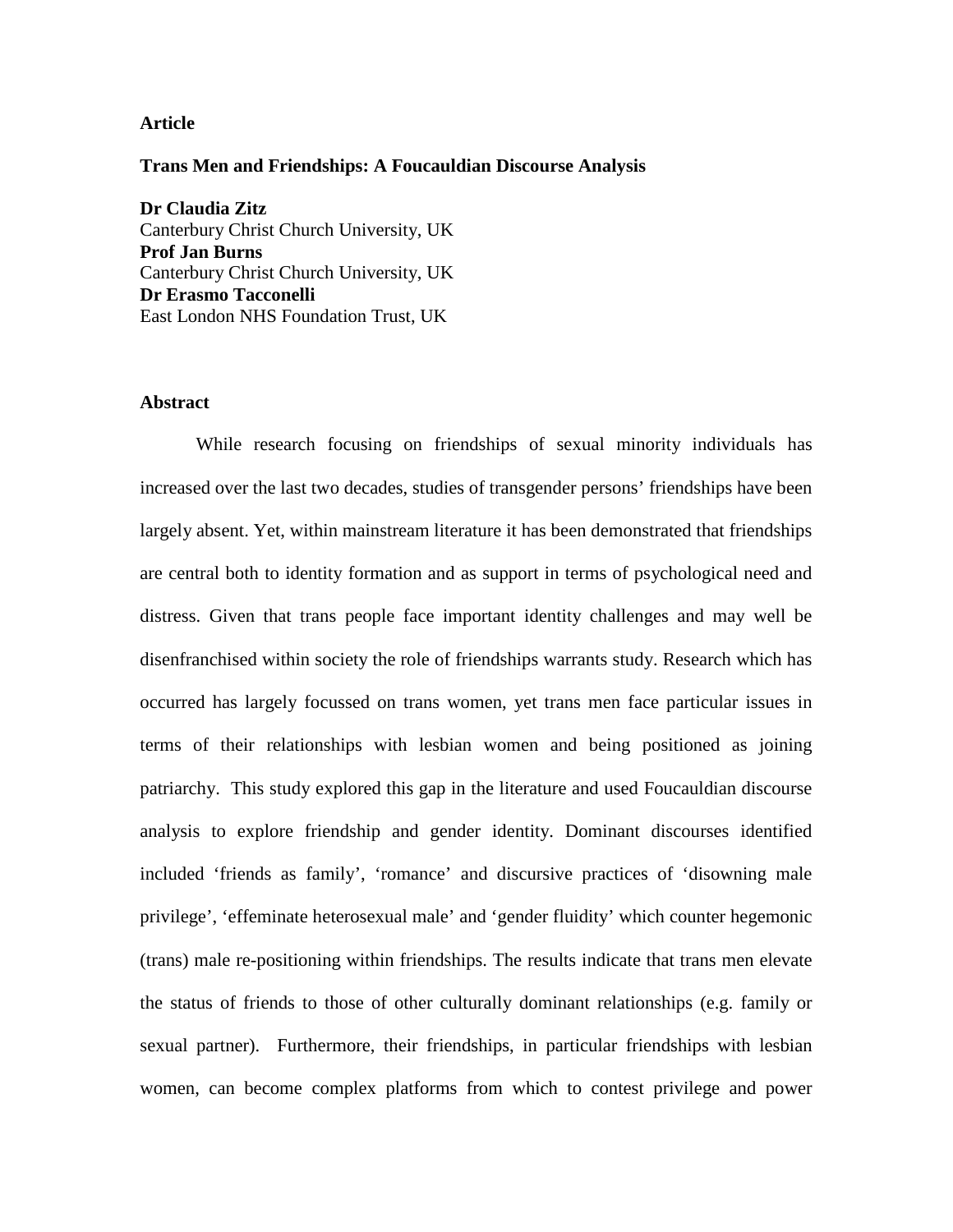associated with their (trans) masculinities. Conceptual and research implications are discussed.

### **Keywords**

gender identity, transgender, friendship, masculinity, discourse analysis

### **Corresponding author**

Prof Jan Burns Faculty of Social and Applied Social Sciences Canterbury Christ Church University North Holmes Campus North Holmes Road **Canterbury** Kent CT1 1QU UK Email: jan.burns@canterbury.ac.uk

### **Introduction**

Sociological perspectives of friendship have traditionally considered how social structures and contexts influence forms and practices of friendship, paying particular attention to factors such as class, gender and regionality, but more recently acknowledging the historical and cultural specificity of our understandings of friendship (Pahl, 2006; Adams and Allan, 1998). Current Western privileged ideas point towards friendships being of increasing importance as sites of intimacy or care and qualities such as egalitarianism, reciprocity and subversion being salient (Pahl, 2006; Dreher 2009; Roseneil and Budgeon, 2004). Within psychology, understanding the purposes of friendships, how they are formed, and maintained is important given that friendships have been shown to be central to individual well-being and that they provide a buffer to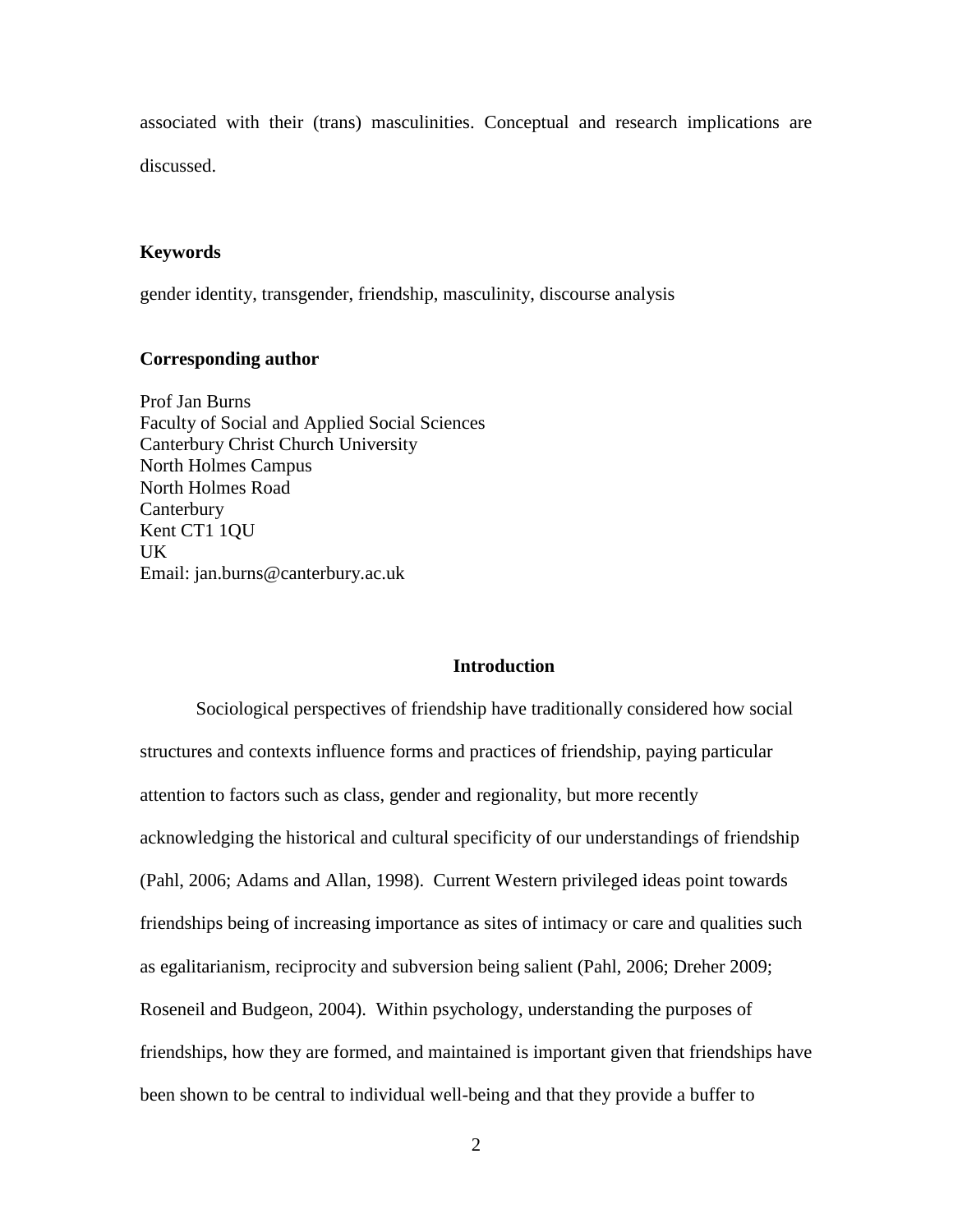psychological distress (Heinrich and Gullone, 2006). Furthermore, friendship networks have been identified as an important framework around which individual identity development occurs (Poulin and Chan, 2010). As such friendships may be important for transgender<sup>1</sup> individuals, given their perceived identity transformation, in addition to the psychological challenges they may face due to their minority grouping. Although friendship research on sexual minority groups has increased over the last twenty years (e.g. Nardi and Sherrod, 1994; Weinstock, 1998; Shepperd et al., 2010), little is known about transgender people's friendships and the experiences of trans men are particularly absent in the literature (Cromwell, 1999). Understanding more about how such friendships change and develop in relation to the changing gender identity of trans men will enrich our conceptualisation and understanding of the nature of friendships in addition to identifying ways of strengthening support mechanisms for these individuals.

# **Sexual minority friendships**

Psychological research on friendship has been criticised for its hetero-normative bias (e.g. Rose, 2000), and a growing body of research on sexual minority friendships suggests that friendship patterns differ from those of heterosexual people, and also among sexual minority groups. One focus has been on demarcations between friendships and other intimate relationships, indicating that demarcations between friendships and sexual or family relationships tend to be more fluid and complex than in heterosexual identified people (Peplau and Fingerhut, 2007). A frequently reported notion within lesbian, gay and bisexual (LGB) communities is the concept of 'family of choice', which has been adapted to describe strong ties within LGB friendships extending beyond families of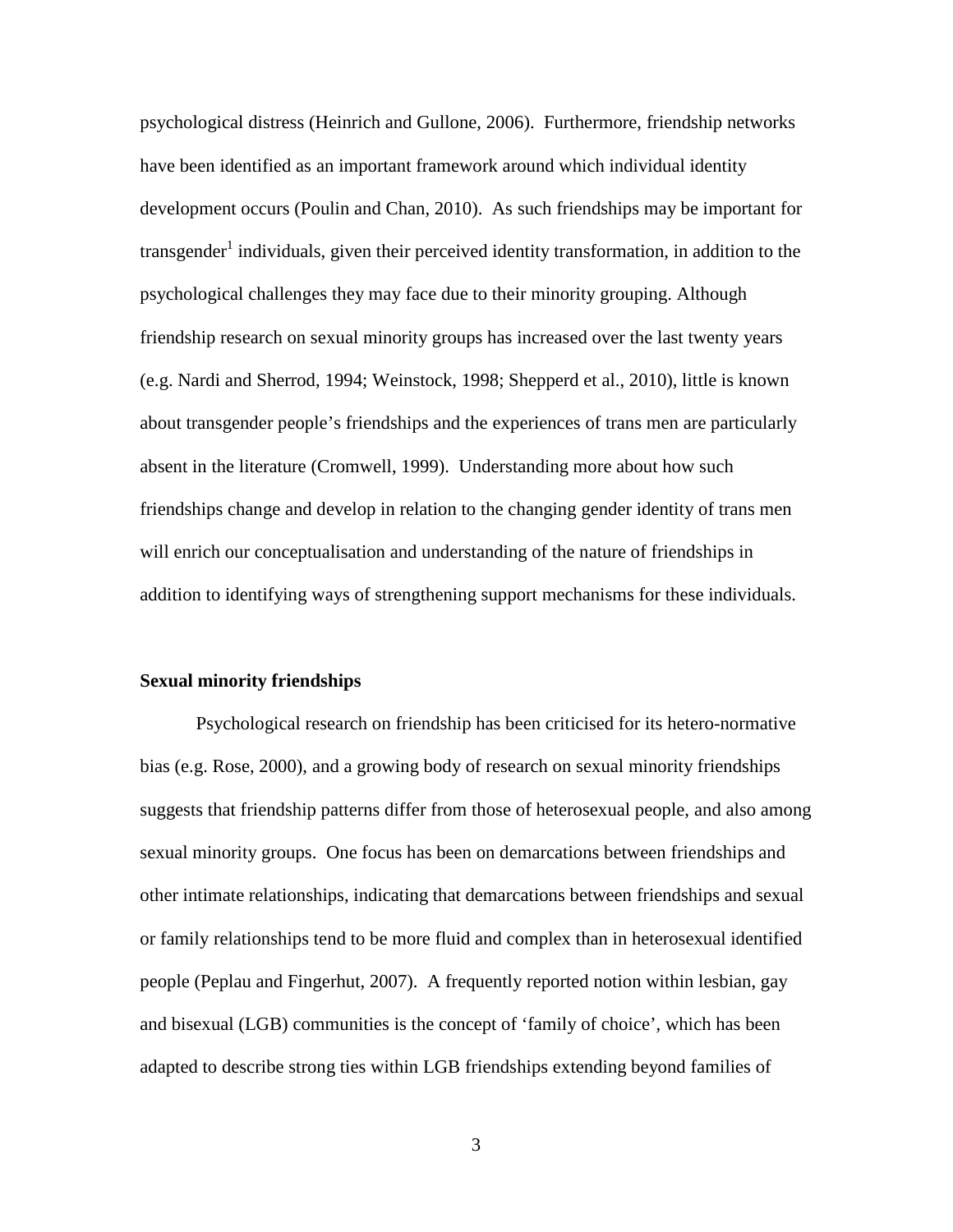origin (Weeks et al., 2001). Weinstock (1998) argues that 'family of choice' operate as alternative families for often rejecting family relationships.

When it comes to sexual relationships, sexual contact is usually defined as a distinct feature of heterosexual partner relationships, whereas friendships tend to be understood as non-sexual relationships prioritising intimacy and self-disclosure, equality being a distinct attribute (Rose, 2000; Fehr, 1996). However, studies with lesbian and gay participants challenge this understanding. Kitzinger and Perkins (1993) suggest these demarcations are artificial and argue friendships *are* love relationships. This is supported by research which indicates that lesbian and gay individuals have a greater tendency to stay friends with ex-partners (Solomon et al., 2004). In addition, studies suggest lesbian women are more likely to define their current or ex-partner as their best friends, and gay men were more likely to have had sexual contact with close friends (Weinstock, 2004; Nardi and Sherrod, 1994).

### **Transgender individuals and friendships**

Despite this increase of friendship research within sexual minority populations, research findings about the friendships of transgender individuals are still scarce. So far the importance of friendships in transgender people's lives has mainly transpired through research of other subject areas, where qualitative studies exploring transgender identity formation and disclosure have indicated friends are crucial during those times. This research has also seen a tendency to investigate MtF rather than FtM experiences, which is argued by Rubin (2003) to be a consequence of the initial demographic invisibility of FtM and then the historical 'category confusion' resulting from early feminist-lesbian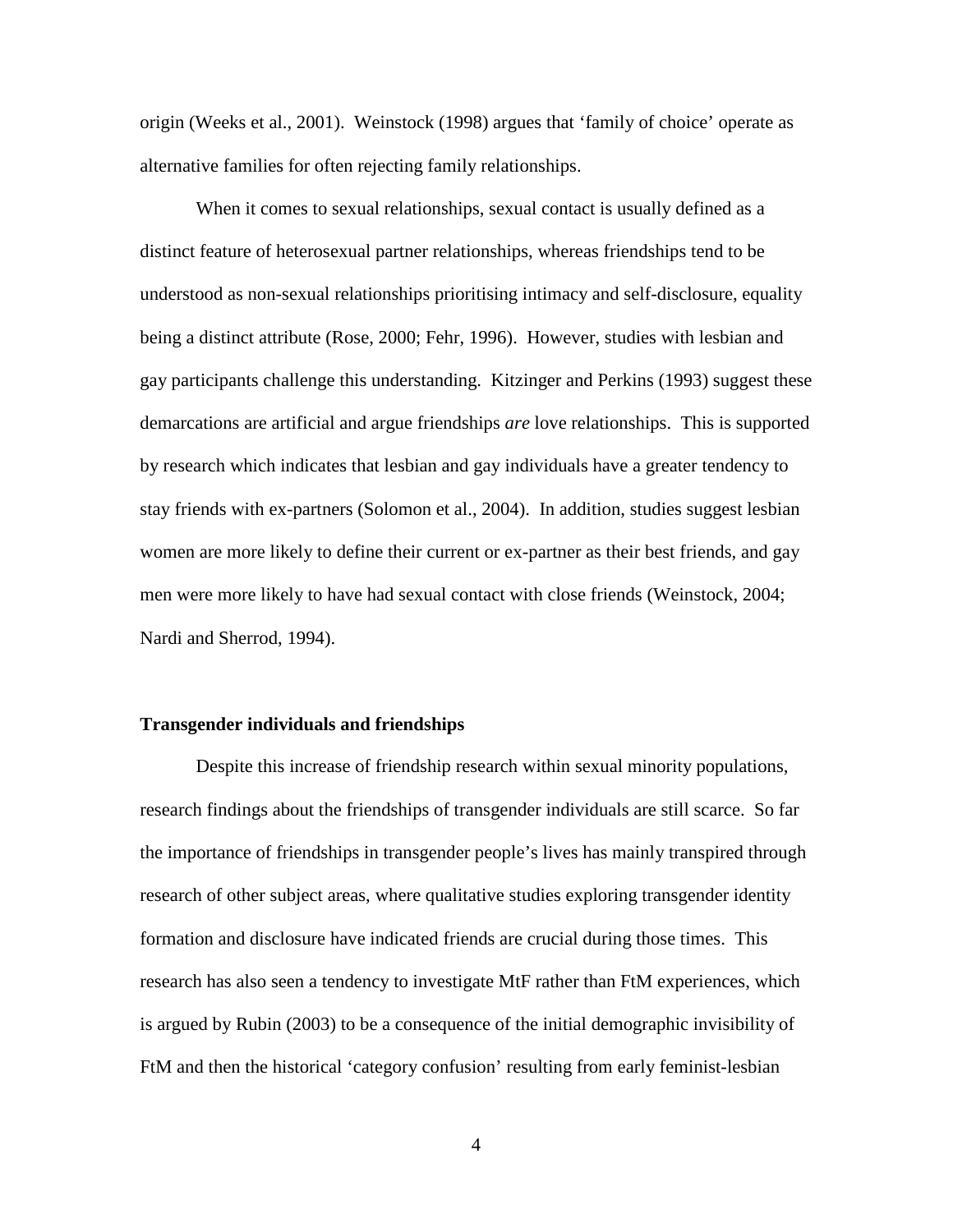debates. As a consequence there remains a gender imbalance of focus even within this small area of research.

Studies within the MtF literature indicate that friendships play an important role for support and affirmation of the desired gender identity. Gagne and her colleagues interviewed 65 MtF transgender people about their gender experiences throughout their lives (Gagne et al., 1997; Gagne and Tewksbury, 1998). They found that interaction with others fulfils affirmative functions in the attainment of a new authentic gender identity; kinship networks, support groups and families of choice being crucial. Additionally, a cross-sectional study (Nuttbrook at al., 2009) involving 500 MtF individuals explored gender affirmation within different kinds of relationships (parents, siblings, long-term sexual partners, friends, fellow students or co-workers) throughout life. The main findings in relation to friendships indicate that transgender people are most likely to disclose their gender identity to friends and sexual partners. Additionally, friends are more likely to react to participants in their preferred gender identity (desired gender role casting) than sexual partners or family members. The authors conclude gender role casting may be more easily achieved in friendships than in family relationships (Nuttbrook et al., 2009).

Within the limited FtM literature it is indicated that friendships can help FtMs differentiate their gender identity from other identities available. Lee (2001) compared FtM's with lesbian women's stories of identity, because many FtMs identify as lesbian women at some point. The study indicates that lesbian friendships are particularly important, because they can help FtMs define who they are *not.* Lee (2001) uses the term 'othering' to describe the process of an identity being recognised and defined by being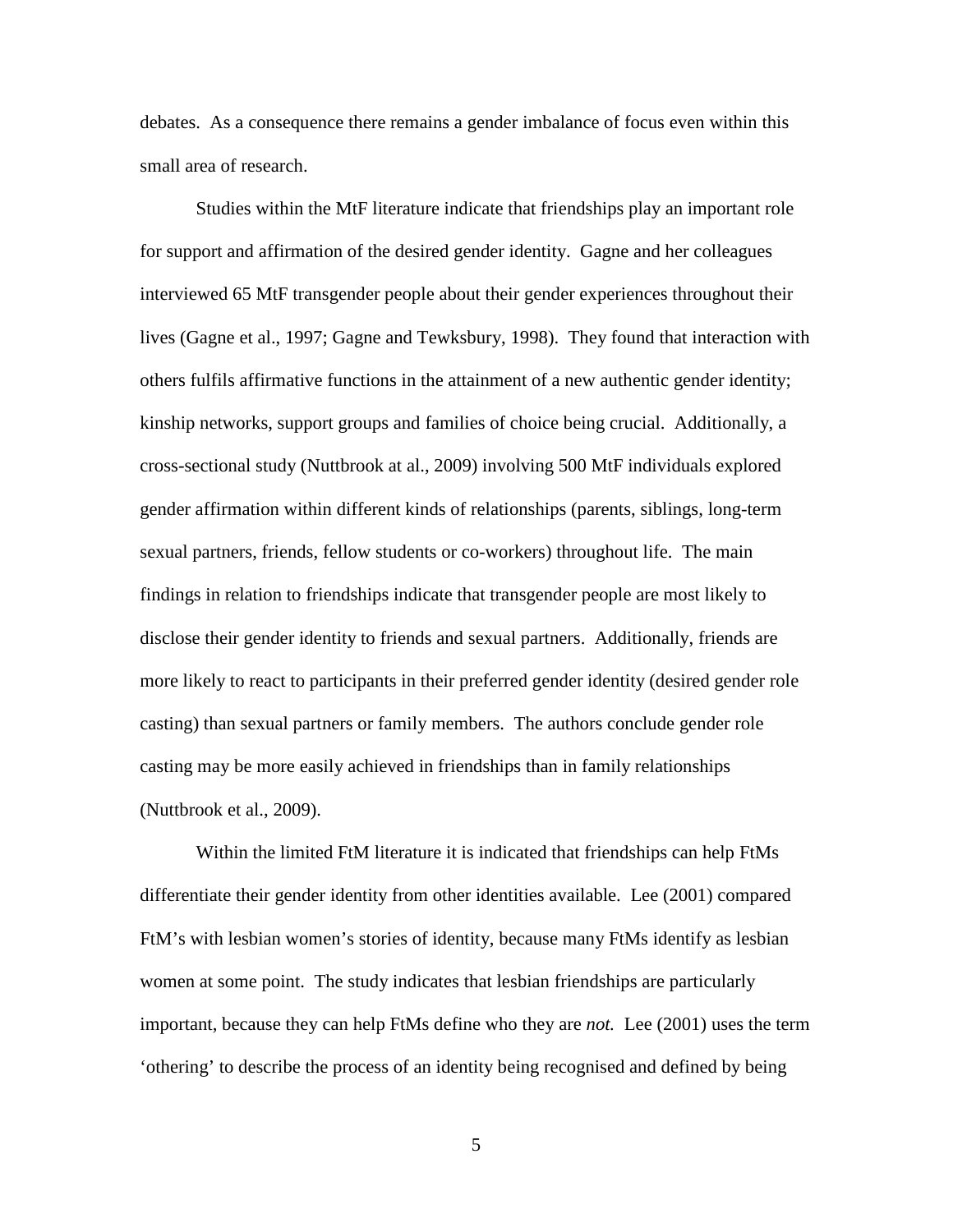'other', befitting to philosophical notions for the need of the 'other' to define the 'self' (e.g. De Beauvoir, 1949/1972).

In addition to being affirming and supportive, friendships can also be a source of threat for transgender people. Johnson's (2007a) interviews with seven MtF and seven FtM individuals indicate that close relationships can be experienced as disavowal of transitioning. This is particularly key to trans people who separate their acquired gender identity from their past identity by positioning themselves as a 'new person'. In these accounts, some transgender participants discontinue their social relationships, because non-recognition of their acquired gender identity may lead to a fragmented sense of self (Johnson, 2007a). Similarly, support and rejection were also experienced by participants of a US study (Alegria, 2010). The researcher interviewed 17 MtF and their natal female partners. Qualitative analysis of questionnaires and semi-structured interviews revealed that social networks were one of the main beneficial factors that helped participants to manage disclosure and transition. The author also reported that the lesbian community was very welcoming to MtF participants, because they transitioned to same-sex couple status. In contrast, previous reports have indicated that some trans men and their female partners have experienced rejection by lesbian networks (Joslin-Roher and Wheeler, 2009).

# **Aims of the present study**

A paucity of research has been identified relating to transgender people's friendships which is especially significant given the centrality of such relationships for support and identity formation for a group who are frequently disenfranchised and undergoing challenges to their identity. Additionally, as male and female, gay and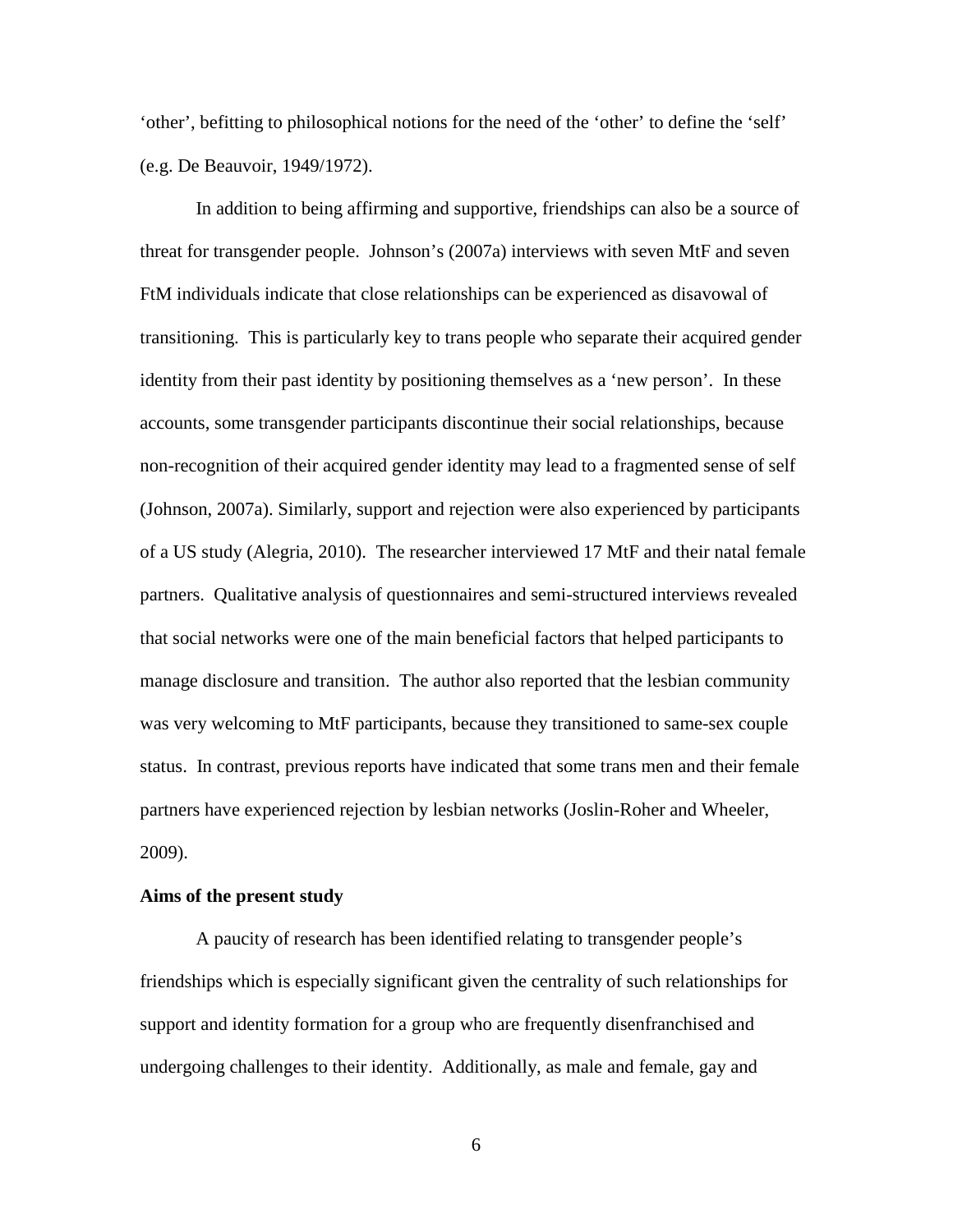lesbian friendships have been found to differ it may be expected that the experience of trans men to trans women may also differ. Since research on trans men is particularly under-represented, the study focused on this group and aims to provide a richer understanding of transgender people's friendships, especially in relationship to the formation of a trans identity. Foucauldian discourse analysis was deemed the most appropriate qualitative method, since the epistemological position being taken is that gender is socially constructed and sculpted within hierarchies of power. The study aims to understand how trans men construct and manage their change of gender identity in relation to the reciprocal roles they hold with friends and what discourses underpin these relationships.

### **Methodology**

### **Design**

A research design was employed which aimed to be sensitive to the trans community as previous research has historically been dominated by a pathologising stance, and consultation with trans communities indicates they support non-pathologising and qualitative research (Staunton et al., 2009). Consequently, the design was qualitative in nature and used a creative methodological approach. The value of creative methods within research has received increasing attention over the last ten years and aims to take a stance which is empowering and acknowledges participants' creative and reflective skills (Gauntlett and Holzwarth, 2006; Barker, 2010). Drawing of friendship system maps was used so participants could generate discourses of identities and relationships in nonrehearsed ways by having a novel way of engaging with their stories. This approach lent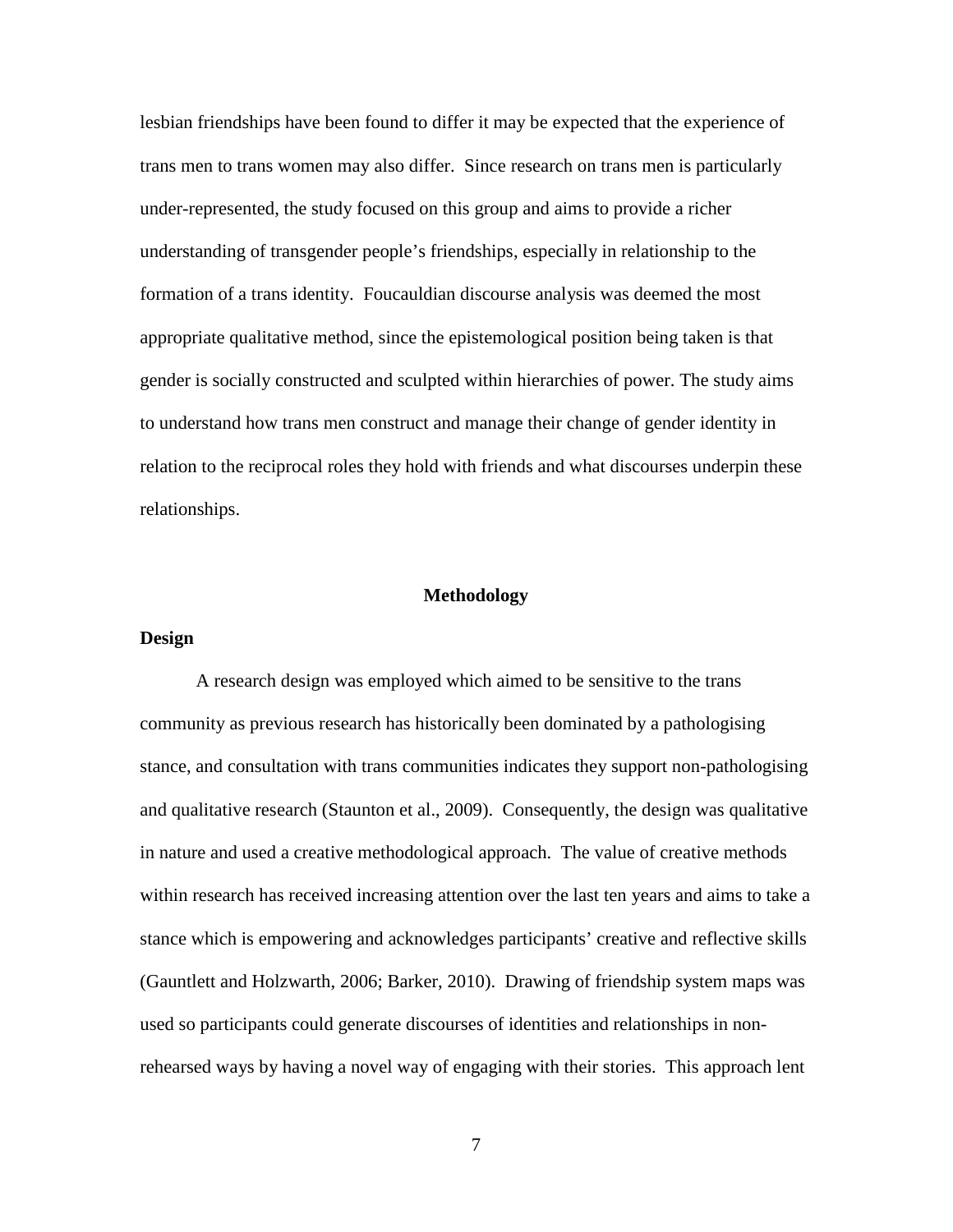itself to open up narratives and counter Plummer's (1995) concern about storytelling of sexual identities and behaviours frequently being well-rehearsed and following similar fundamental elements.

### **Epistemological position**

This study employed a Foucauldian discourse analytic approach to analyse the social constructions of friendship and gender. A social constructionist epistemological position was taken in relation to both friendships and gender identity as both topics are 'fluid'; their understanding being a product of a system of meaning related to time, place and subject positions. As the friendship networks of trans men are relatively unexplored it is important to see how 'non rehearsed' discourses are drawn upon to describe these relationships, revealing how they are positioned within these unique circumstances, compared and contrasted with more known friendship trajectories. Within Foucauldian Discourse Analysis (FDA) language is constitutive, constructive of psychological experience and linked to social practices (Burr, 2003). Discourses are situated within particular social, historical or cultural conditions and ideologies (Parker, 1992) and make available subject positions, which allow individuals' ways of being, feeling and seeing to be described (Willig, 2001). From a Foucauldian perspective these subject positions produce, re-enact and legitimise certain power relationships (Foucault, 1977), whereby hegemonic discourses have the function of legitimising and benefiting existing institutions, systems or practices such as the medical system, religion or family (Allen, 2003). Over time these dominant discourses become seen as 'truth' and 'common sense' (Burr, 2003), unless they are resisted through other counter practices, strategies and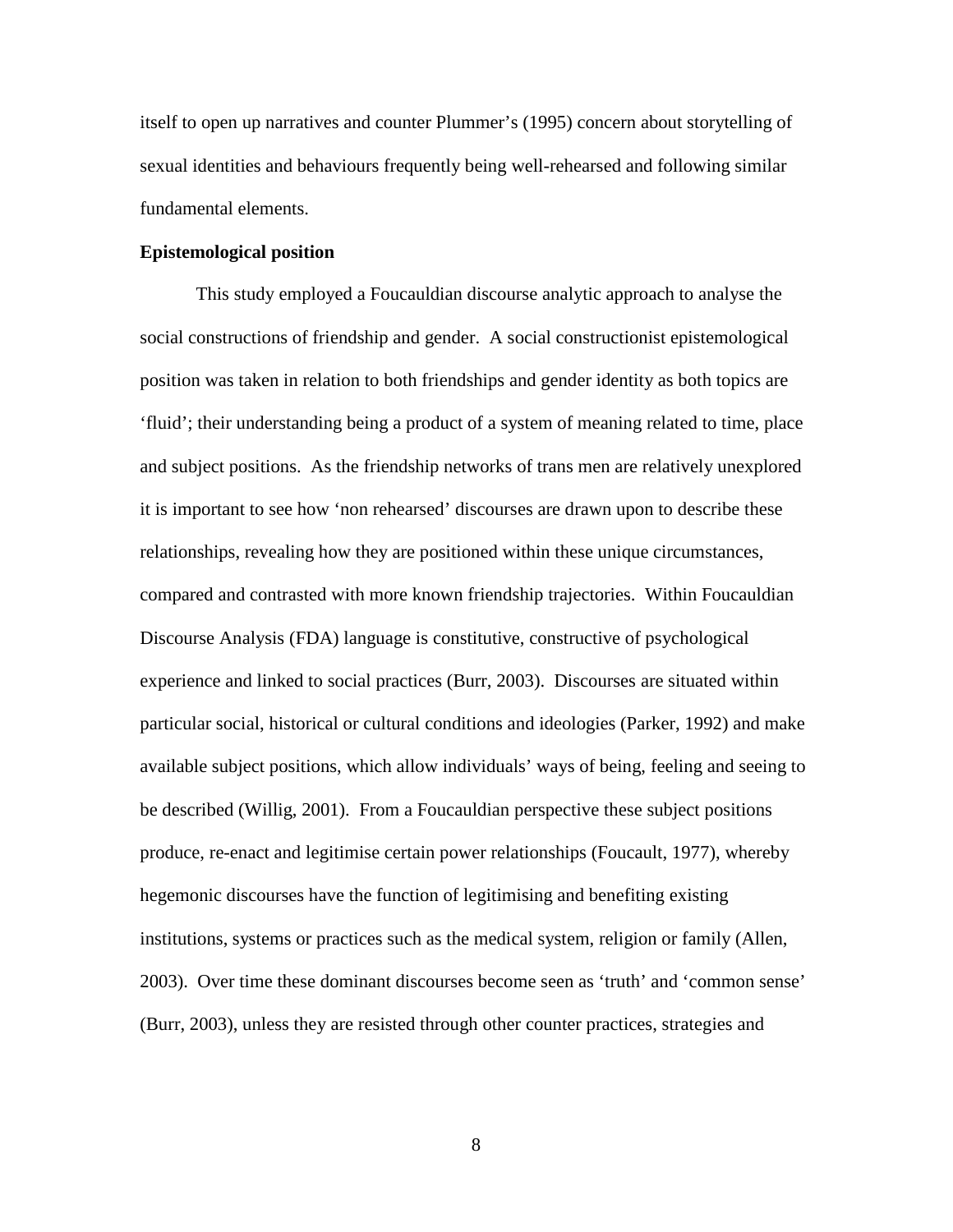discourses, such as creating subversive confusion by adding to the proliferation of gender identities resulting in 'gender trouble' as termed by Butler (1990).

 FDA was used as the appropriate theory and methodology to enable analysis of discursive productions of friendships and gender beyond accepted, grand narratives of 'truth'. Thus, discursive productions of friendships could be explored in terms of their implications for selfhood, power relations and dominant social practices.

### **Participants and recruitment**

Interviews were conducted with seven trans men residing in the United Kingdom (UK). 'Trans' was conceptualised as part of gender identity, experience or history and was irrespective of medical intervention. Ethical approval was obtained from a University ethical committee, and participants were recruited through online forums (e.g. criticalsexology.org.uk), trans community groups (e.g. genderedintelligence.co.uk) and subsequent snowballing. Of the interested participants, two dropped out prior to interview and further participants were recruited through snowballing. Written consent was obtained from all participants prior to interviews. The seven participants ranged in age from 22 to 53 years, and six of the participants identified as lesbian at least once in their lives. In terms of ethnicity, three participants self-identified as White-British, one as Jewish, one as Mizrahi Jewish, one as White and one as White-British/White-Welsh. Participants' work and educational backgrounds included administrator, Phd researcher, academic tutor, health and safety manager, graphic designer, youth justice worker and artist. To uphold anonymity no specific further demographics of individual participants are presented.

#### **Procedure**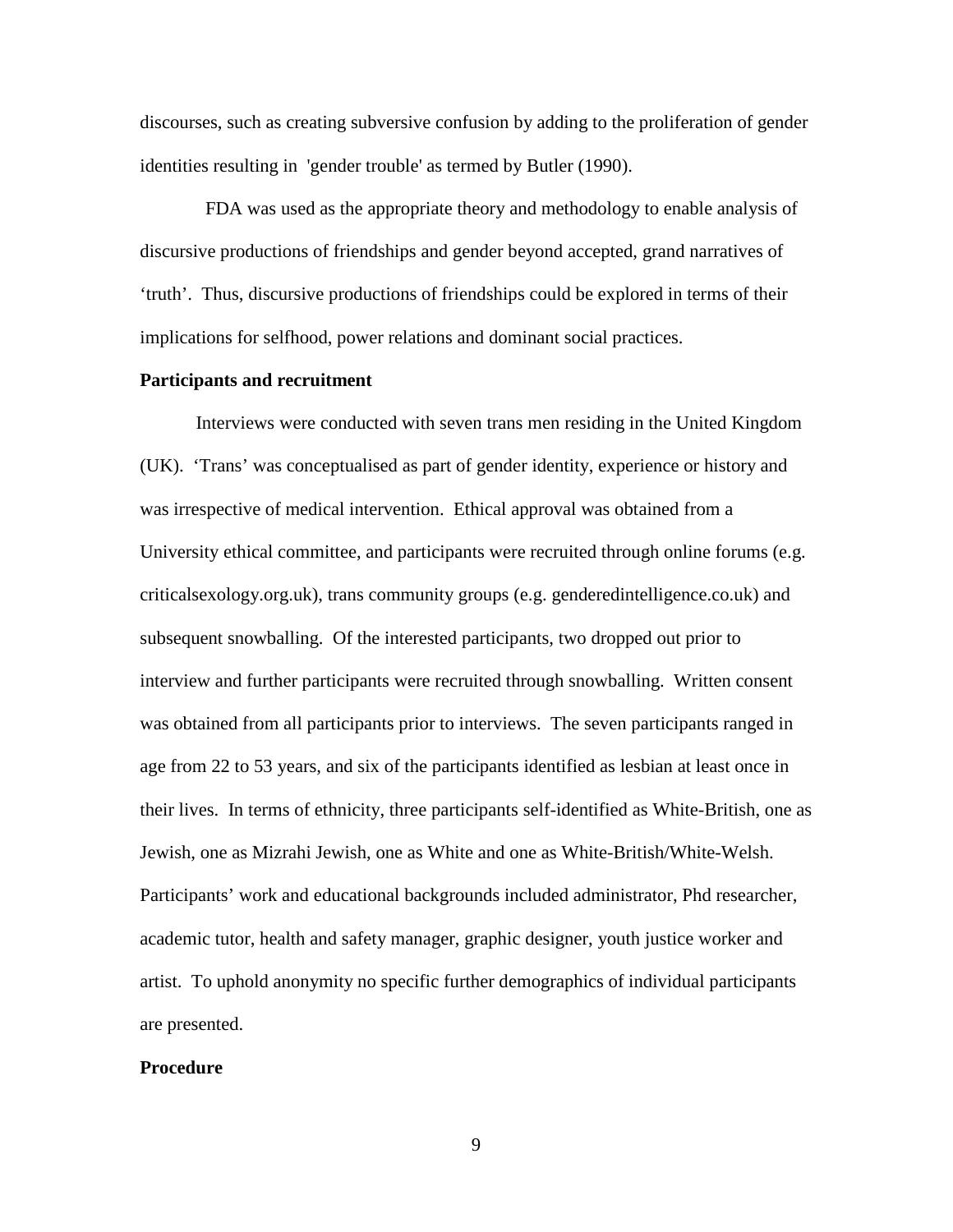Participants were interviewed and asked to tell stories of their friendships and gender identities by drawing system maps of their most significant friendships. Initially, participants self-identified stages of their gender identity across a timeline. They then drew symbols of their friends during these stages and were asked semi-structured questions about their relations with friends at each stage of gender identification. The semi-structured interview questions were developed in consultation with a member of the trans men community and then piloted. The questions focused on the dynamic relationship between friendship and gender identity across participants' lives. Particular attention was paid to changes of friendships in terms of gender identity.

The interviews were audio-taped, transcribed, and then analysed following Willig's (2001) six stages of FDA. The accounts were read repeatedly whereby the focus was on 'friendship' and 'gender identity' as discursive objects. All implicit and explicit references to these discursive objects were systematically identified. Ideas and themes related to the research question were noted in the margins of the transcripts, and the relevant discursive objects were searched for variability and consistency within and across transcripts (Willig, 2001). The discursive constructions were then located within wider discourses and attention was paid to how 'friendship' and 'gender identity' were conversed in relation to change and how these discourses positioned participants (e.g. how others and self were placed). The discourses identified were explored in terms of subjectivity, namely what can be felt and experienced by participants, on a micro and macro-level. They were then analysed for their implications for practices and power in wider society.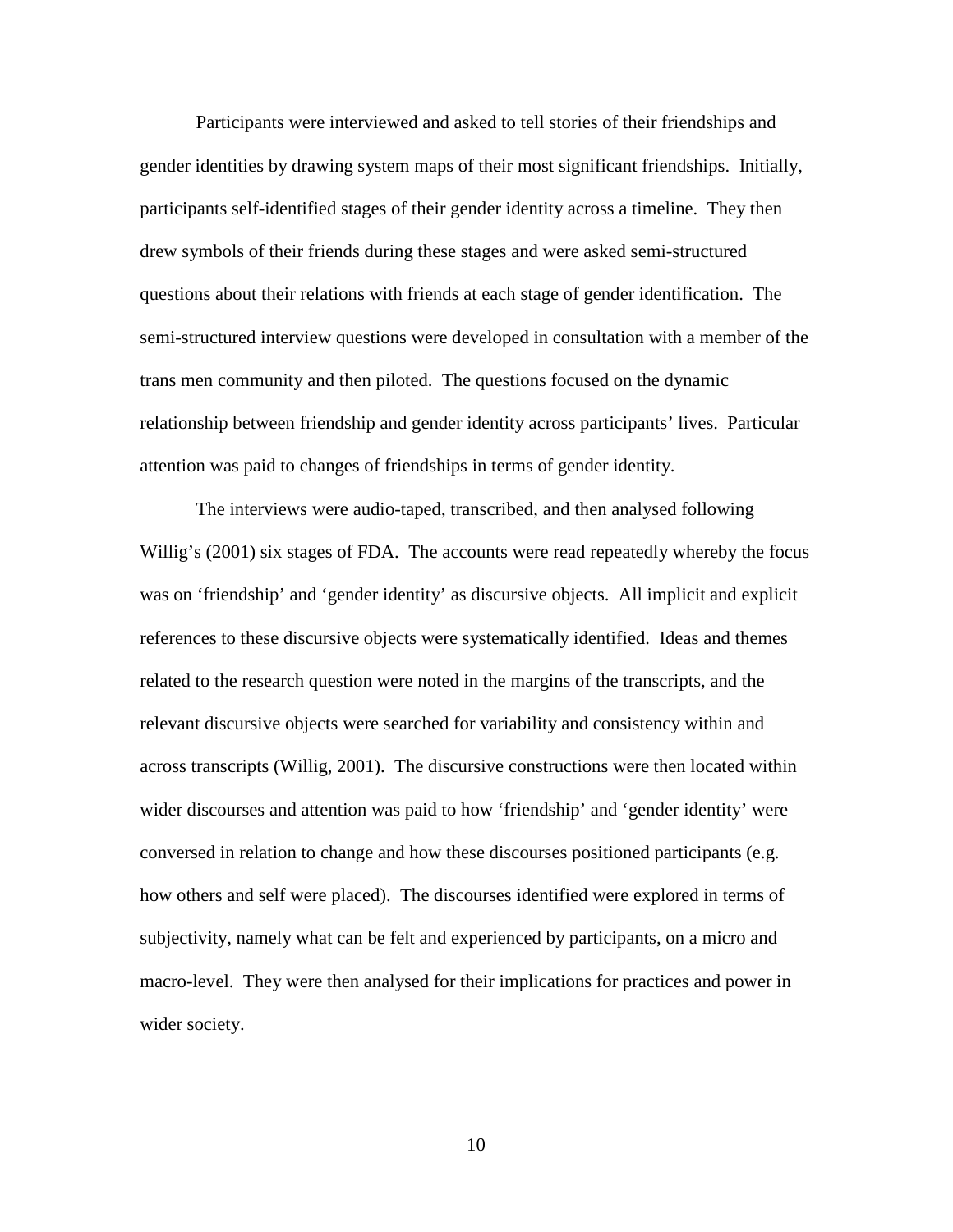In consonance with the social constructionist epistemology of this research, the analysis in this study is one possible way of reading and interpreting the data. The importance of reflexivity is acknowledged and the researchers, who identify as lesbian and gay, but not trans, were attentive to how their perspectives might impact on both the collection and interpretation of the data. Consultation at the outset of the study was sought with trans men, especially around development of the interview, and all researchers have experience personally and/or professionally with this community. Given the possibility of both similarities and differences between the gay and the trans experience, and the identities of the researchers compared to the participants occurring, alternative readings offered by co-researchers were discussed, and in some instances interpretations were adapted accordingly. Participants were also sent a draft of the results and invited to comment. The comments received were with regard to preferences about the usage of pronouns.

Likewise the findings and their interpretation must also be seen within the cultural and historical context of the United Kingdom early in the  $21<sup>st</sup>$  century and in relation to existing literature, especially given the decision to collect rich data, but from a small number of participants. Positioning these findings in this way allows the reader to delimit their generalisability and coherence within existing narratives.

#### **Findings**

 This section presents findings of dominant discourses and relates them to wider published literature. We analyse how trans men discursively construct friendships in relation to family, considering implications for status and membership, then examine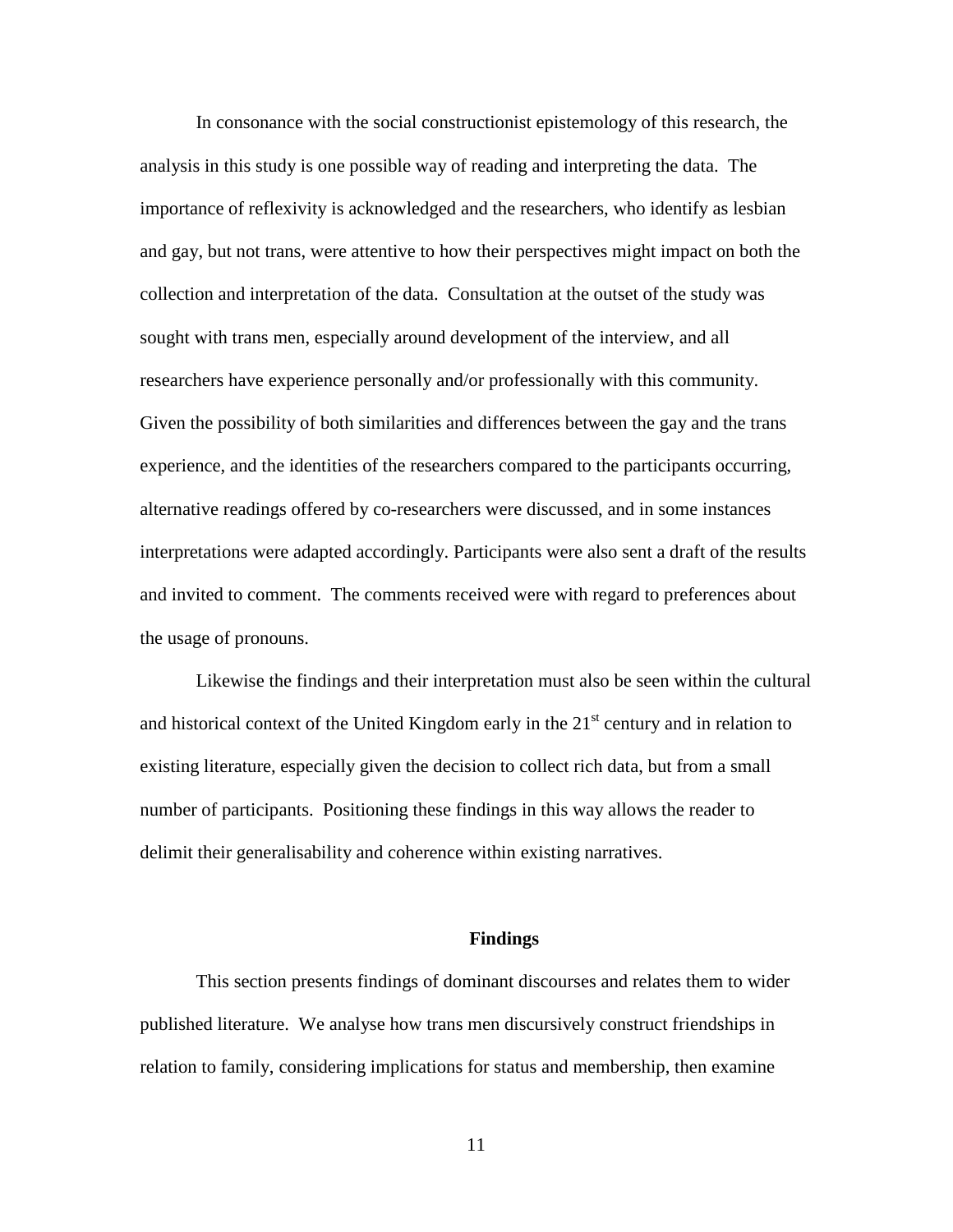qualities of friendships specifically with regards to romance and intimacy. Challenges within friendships at times of disclosure and 'transition' will be explored, in particular with reference to lesbian friendships and the ramifications about being re-positioned as (trans) men. Lastly, we consider how such challenges are negotiated discursively, focusing on discursive practices such as 'disowning male privilege', 'effeminate heterosexual male' and 'gender fluidity'. In the excerpts names have been changed to protect confidentiality and the pronouns used reflect participants' preferences.

### **Friends as family**

Participants commonly constructed 'friends as family', which allowed them to ascribe status to their friendships and create subject positions which enabled an expression of emotional ties and intimacy usually exclusive to culturally dominant conceptions of families. Like Frances, who is in his twenties and identifies as male, most participants refer to reciprocity and longevity as qualities which provide access to membership of 'friends as family'. As acknowledged in the opening sentence (line: 158) 'family' is positioned as a privileged nomenclature, access to which is earned through demonstration of defined qualities, not naturalist discourses of family emphasising birth right or blood ties.

#### *Extract 1 (158-171)*

Frances: I've got what other people would consider friends who are family to me, um, and those people, I know that I can count on them and they can count on me and, um, they might have, er, some odd quirks but er, even if I wouldn't want to live with them I can put up with that in  $\ldots$  in short term situations or, um, on a day to day not living together thing. (158-162) […] there's an expectation that it's going to last for much longer (170-171)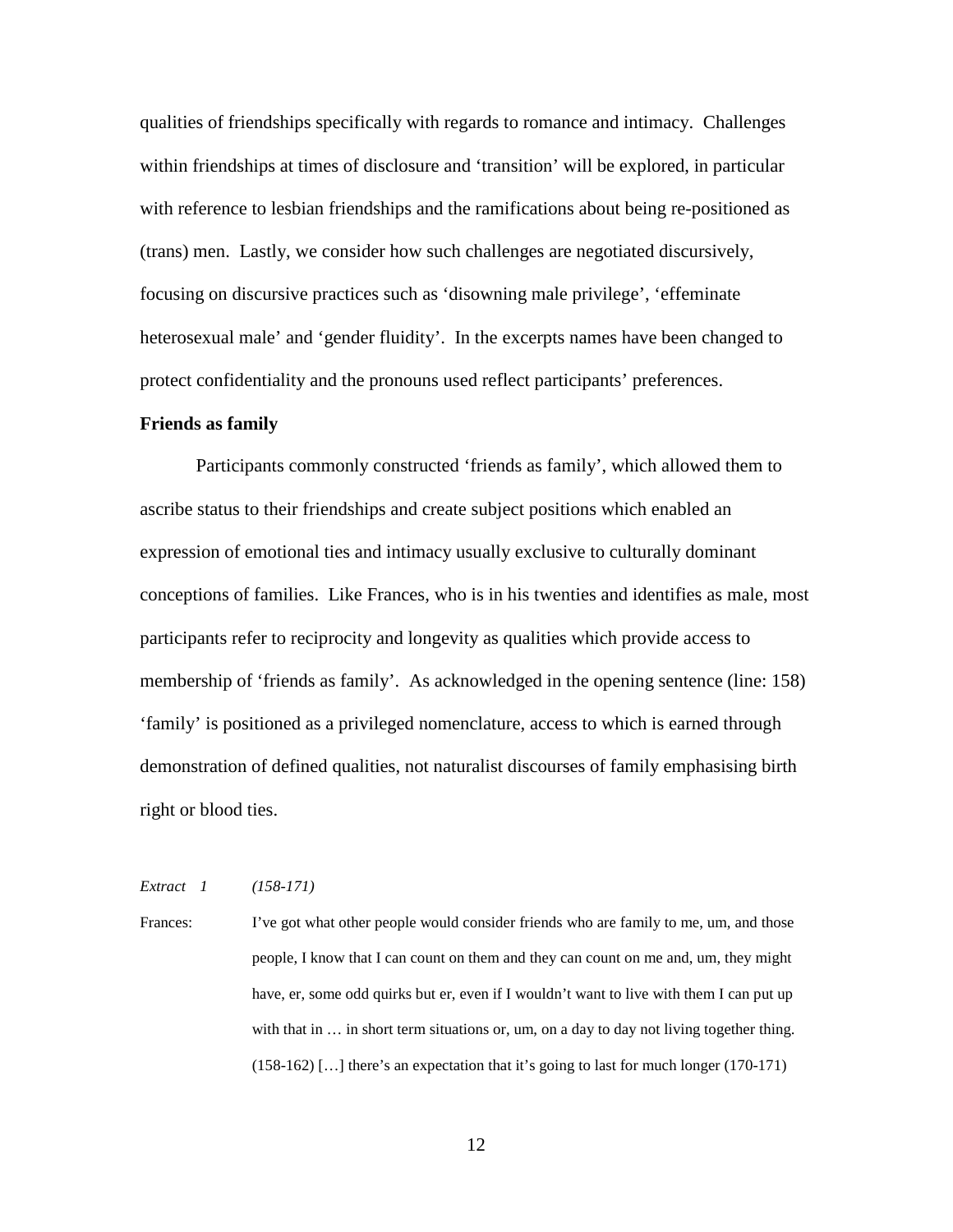Although it is not clear who 'other people' are, perhaps his internalised norm, he constructs the status of friendships as lying in the eye of the beholder. In his account, 'other people' construct friendships in a hierarchically subordinate position to family relationships, and he resists this relegation of friendships by constructing 'friends as family', thus elevating their status (as seen by others) to that of family relations.

Furthermore, Frances' account explains how qualities of reciprocity, such as being able to count on each other, and the expectation of a long-term relational investment, allow him to tolerate 'odd quirks' and no matter what 'friends as family' do, they remain entitled to benefits of long-lasting membership. This can also be seen in Daniel's account.

*Extract 2 (217-223)*

Daniel: [...] they're somebody who has been around for a certain period of time or who you've had, like, such a close relationship with or whatever, they're somebody who's going to stick around and so you know to just kind of let that thing do its thing…

Interviewer: Yeah, oh right.

Daniel: ... and if they needed something or if you needed something, you know that you'd put that fact that you're not quite sure how to be friends right now to one side and you'd still be family, if that makes any sense.

Here, the 'friends as family' discourse establishes participants' mutual and lasting commitment, whereby challenges are not a threat to friendship. Another participant, Julian, provides more detail about the ups and downs that 'friends as family' can withstand.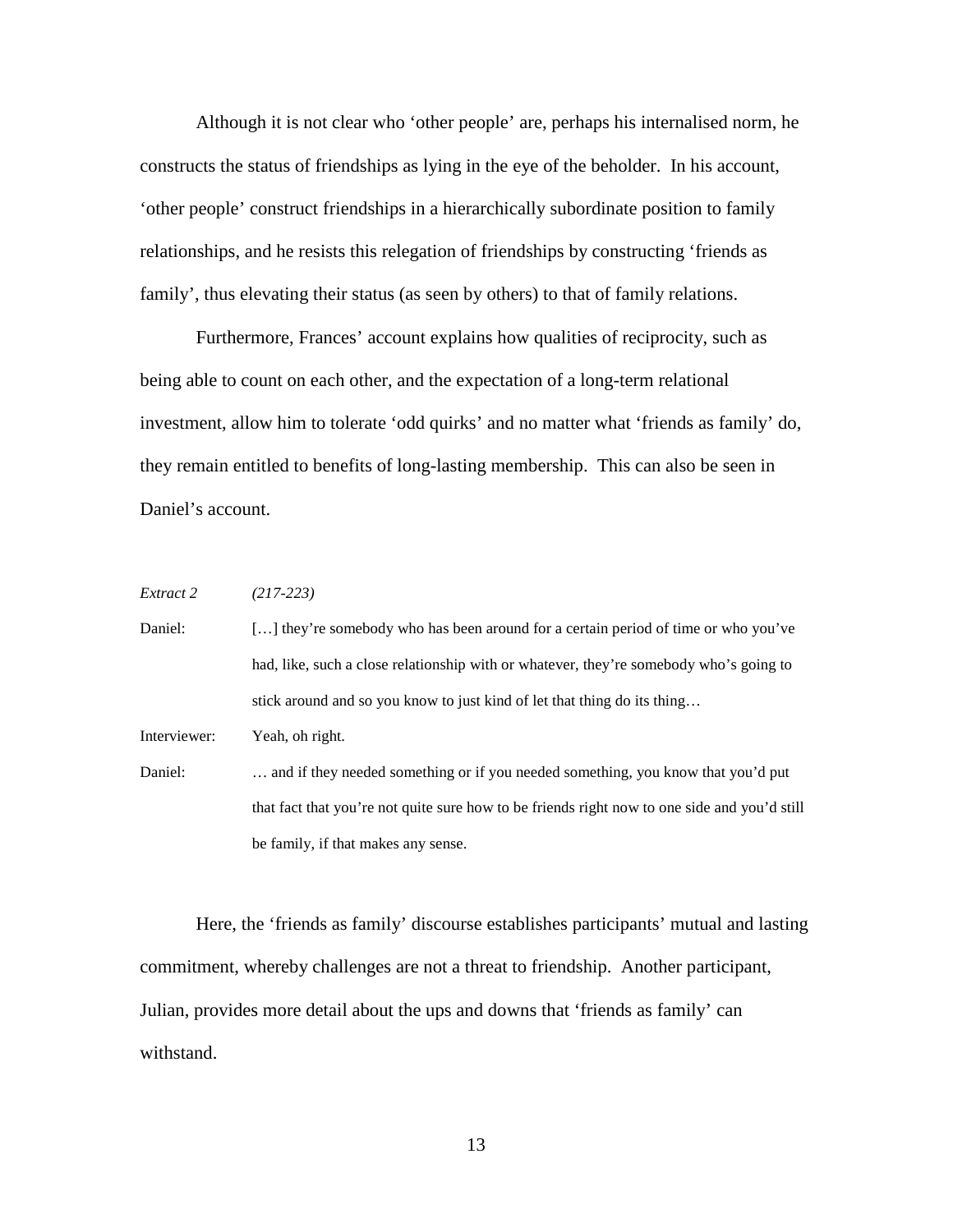*Extract 3 (266-270)*

Julian: Um, friends for me, good friends are people who can, um, withstand an explosion or that we have a fight and, you know, or, you know, we get mad at each other or I get mad and they continue to put up with me or something. So, you know, for me friendship … friends challenge each other as well.

Arguments and challenges are constructed as part of the relationship which can be worked through and are not grounds for exit from friendship. Participants in the 'friends as family' discourse do not need to be active participants to receive its benefits, as the family discourse overrides personal agency and can 'do its thing' (Daniel, line: 219). Like common portrayals of families, despite discord, friends continue to be 'family'. Thus, for the trans participants of this study, positioning 'friends as family' becomes a powerful discursive strategy for relationship maintenance, and the 'friends as family' discourse counters suggestions that friendships only last as long as they are satisfying (Rose, 2000: 322).

One of the questions arising is why trans men position 'friends as family'. Echoing previous research a discourse of 'estrangement from families' gives one account of why friends are discoursed as 'family'.

*Extract 4 (117-123)*

Anthony: Don't know it's always, especially because when I knew that I liked girls from very young, when I started high school and stuff, my mother said that I kind of cut myself off from her, I wasn't talking to her, she's a very strong Christian and I suppose I just didn't feel that, that, I could talk her about it.

Interviewer: Yeah.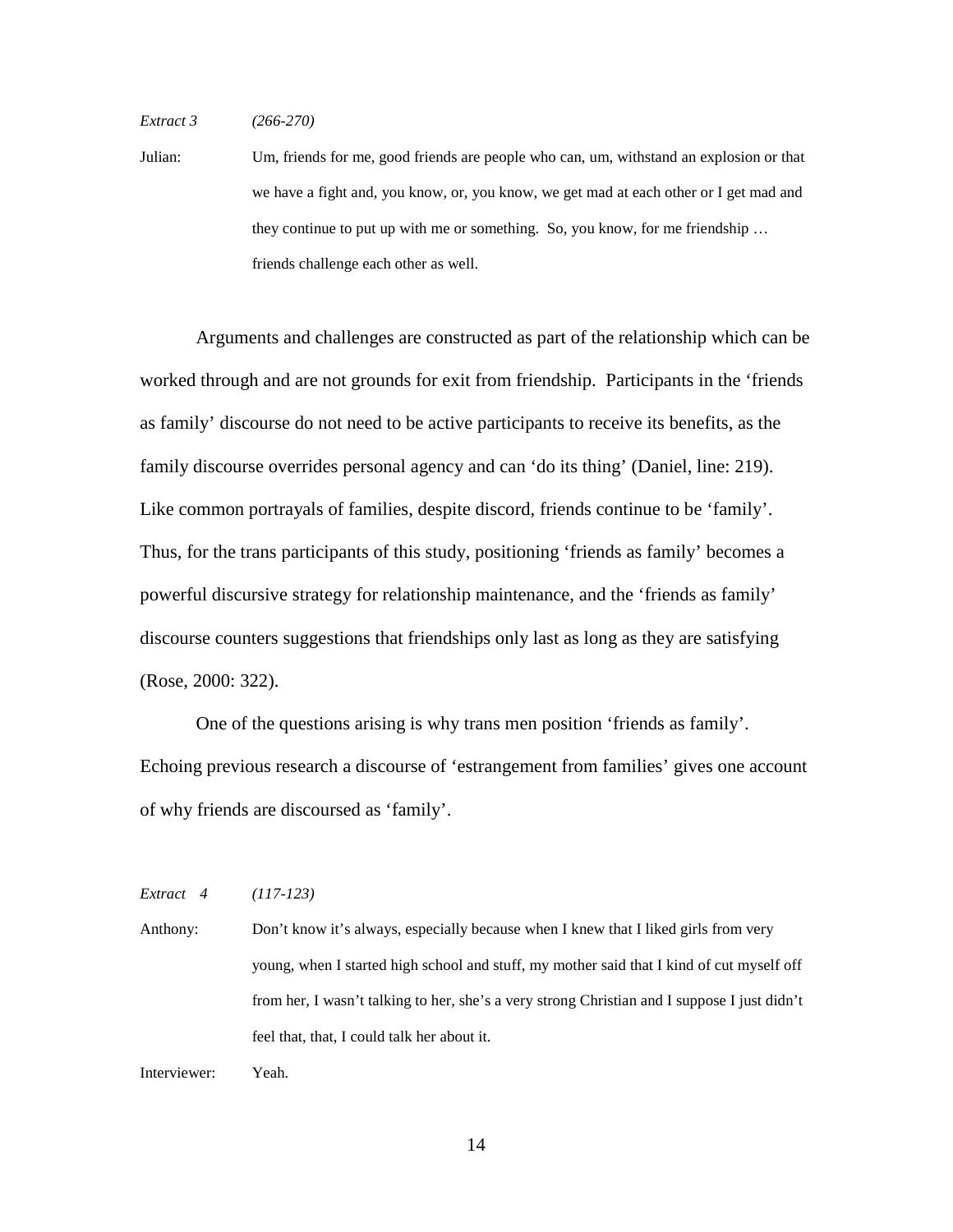| Anthony:        | So, from leaving school and everything, my friends, in my twenties, my friends were my |
|-----------------|----------------------------------------------------------------------------------------|
|                 | family more than my family.                                                            |
| Interviewer:    | Alright.                                                                               |
| Anthony:        | Yeah.                                                                                  |
| Interviewer:    | Yeah.                                                                                  |
| $A = H \cdot H$ | That kind of hannana in the care would way kind of you know you're got your family     |

Anthony: That kind of happens in the gay world, you kind of, you know, you've got your family but then you've got your other family.

Anthony, who is in his/her forties and identifies as gender/queer/trans, describes estrangement to his/her family of origin through reference to his/her sexual minority status. Due to their shared sexual minority status, 'friends as family' are positioned as providing understanding, which s/he did not have at home in his/her twenties. However, for Anthony, this positioning is transitory and becomes a passed identity in his/her forties and s/he goes on to disavowal that a friendship can be based on sexuality alone.

#### *Extract 5 (154-166)*

| Anthony:     | $\left[\ldots\right]$ I just kind of just kind of feel closer to my family and more respected by them and |
|--------------|-----------------------------------------------------------------------------------------------------------|
|              | you know, but uh in the last ten years. My relationship with my mother has got better, I                  |
|              | had a really good relationship with my father, kind of dealt with all the issues that I had               |
|              | with them in my twenties, you know, about being brought up and them not being terrific                    |
|              | parents                                                                                                   |
| Interviewer: | Uhm                                                                                                       |
| Anthony:     | and all that sort of                                                                                      |
| Interviewer: | Uhm                                                                                                       |
| Anthony:     | Uhm but not all my friends are gay, my best friend is straight I don't choose friends based               |
|              | on their sexuality, their colour or anything.                                                             |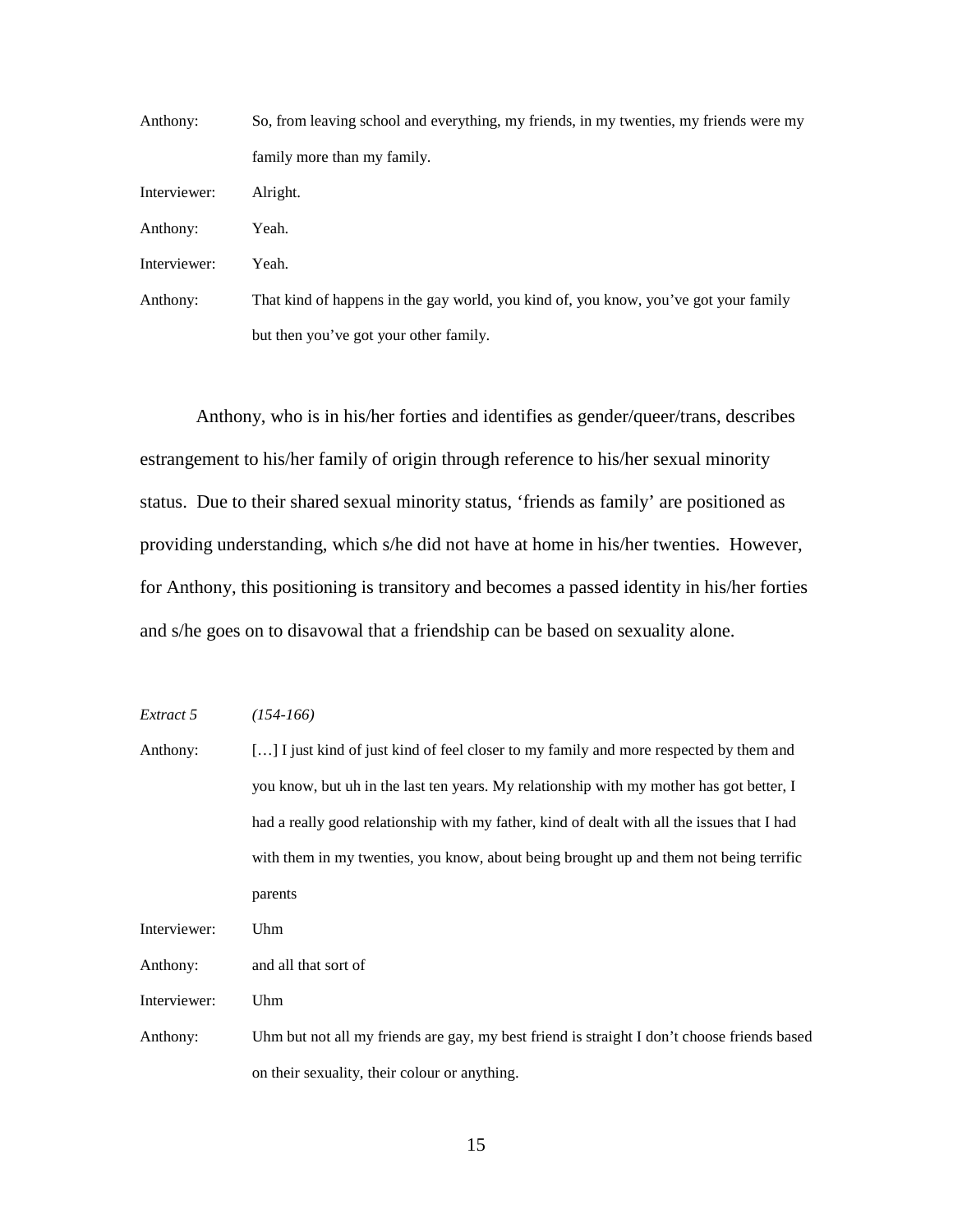For Anthony, the 'friends as family' discourse becomes decentralised with age. His/her friendship boundaries are constructed as more dynamically linked to having other qualities which are now associated with his/her family having resolved earlier discord, and possessed by his friends regardless of any demographic characteristic.

Julian, who is in his fifties and uses fluid gender identifications such as gender/queer, trans or hermaphrodyke, also speaks about family estrangement. However, in contrast to Anthony, Julian's 'friends as family' discourse is constructed as constant throughout the interview.

*Extract 6 (250-253)*

Julian: […] but for someone who's lived outside of kind of the family embrace or expectations, friendship is more … I've noticed that friendship is more important to me than it is to other people who maybe have stronger biological family ties. Um …

At a later stage of the interview, when speaking about having experienced neglect by herm's<sup>2</sup> family of origin, s/He explains:

### *Extract 7 (1977-1978)*

Julian: Friendship is an optional relationship for many people. For me it's been survival.

In summary, within this discourse the centrality and the naturalistic view of 'family' is challenged, and whilst 'family' is placed above friends, relatives and friends only enter this category if they possess certain qualities such as reciprocity, longevity and tolerance. Hence, it is the symbolic nature of the word 'family' that holds privilege over a biological and naturalistic interpretation. It is recognised that 'for survival' this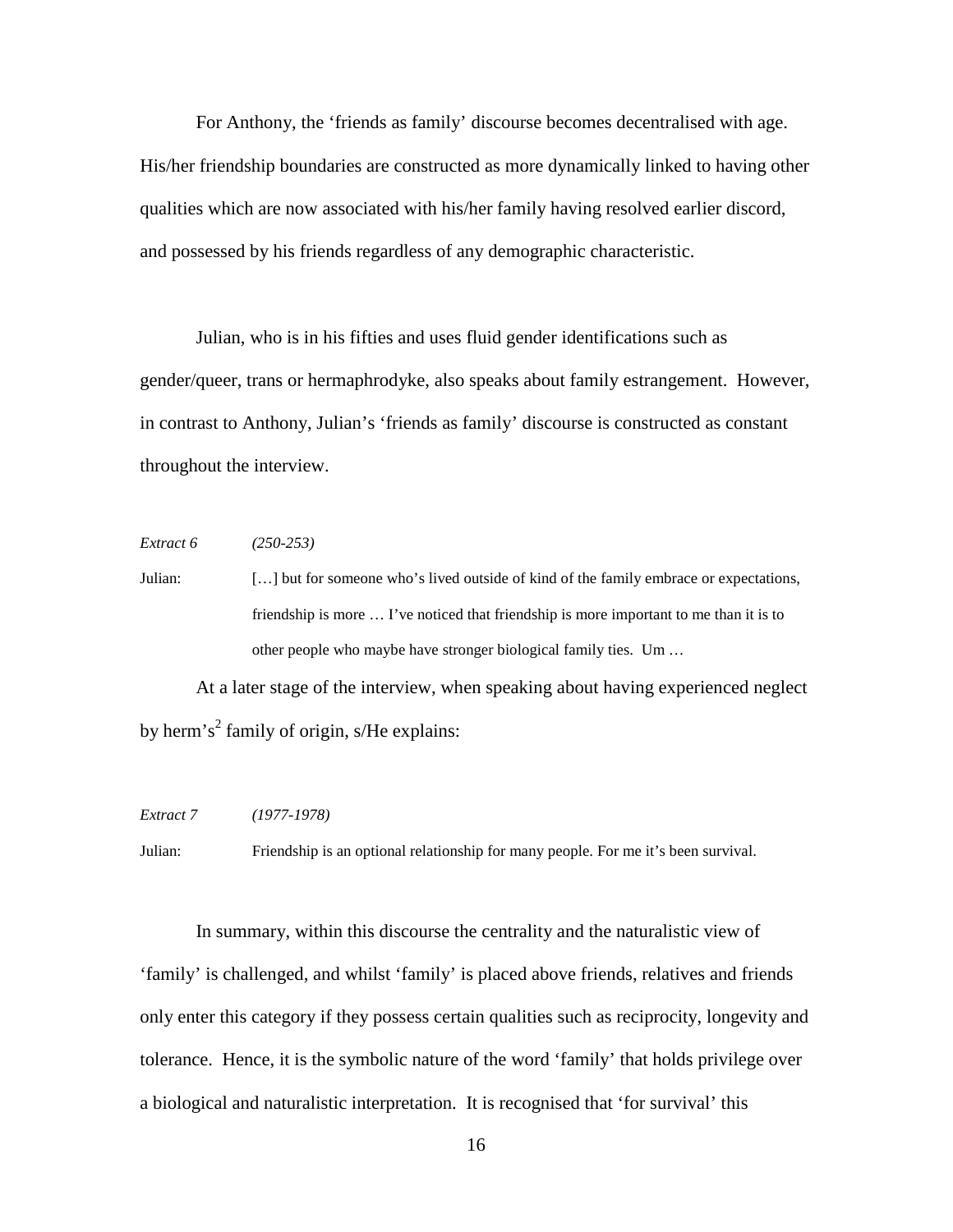position needs to be occupied, but depending upon the relationship with one's family of origin this 'real' family position can be held by either friends and/or family and can change over time. The re-definition of 'family' and its link to family estrangement is not unique to trans men and has been identified in other sexually disenfranchised groups (e.g. Weinstock, 1998) and so perhaps points to phenomena related to stigma, minority status and a need to seek affirmation through identification which may be common to a number of counter cultures.

### **Romance**

Two participants drew on a romantic friendship discourse when describing their close friendships. Najim, who is in his thirties and identifies as a man, illustrates this in the following way:

| Extract 8    | $(306 - 315)$                                                                               |
|--------------|---------------------------------------------------------------------------------------------|
| Interviewer: | What's  how would  how do you think, um, friends and lovers are different or                |
|              | similar?                                                                                    |
| Najim:       | Well, I think I'm different                                                                 |
| Interviewer: | Or the same?                                                                                |
| Najim:       | from a lot of people I know because being polyfidelitous, um, I don't, you know, part       |
|              | of it is that I  I have an emotional sort of almost romantic love, loving connection with   |
|              | most of my friends, even though I don't have any sexual or physical contact with them,      |
|              | um, and what I mean by that is, like, I'll send my friends care packages or, um, kind of be |
|              | very huggy with them or make them a candle light romantic dinner or something.              |

In his account, Najim positions himself as different from many people through identifying as polyfidelitous in terms of his intimate relationships. Speaking from a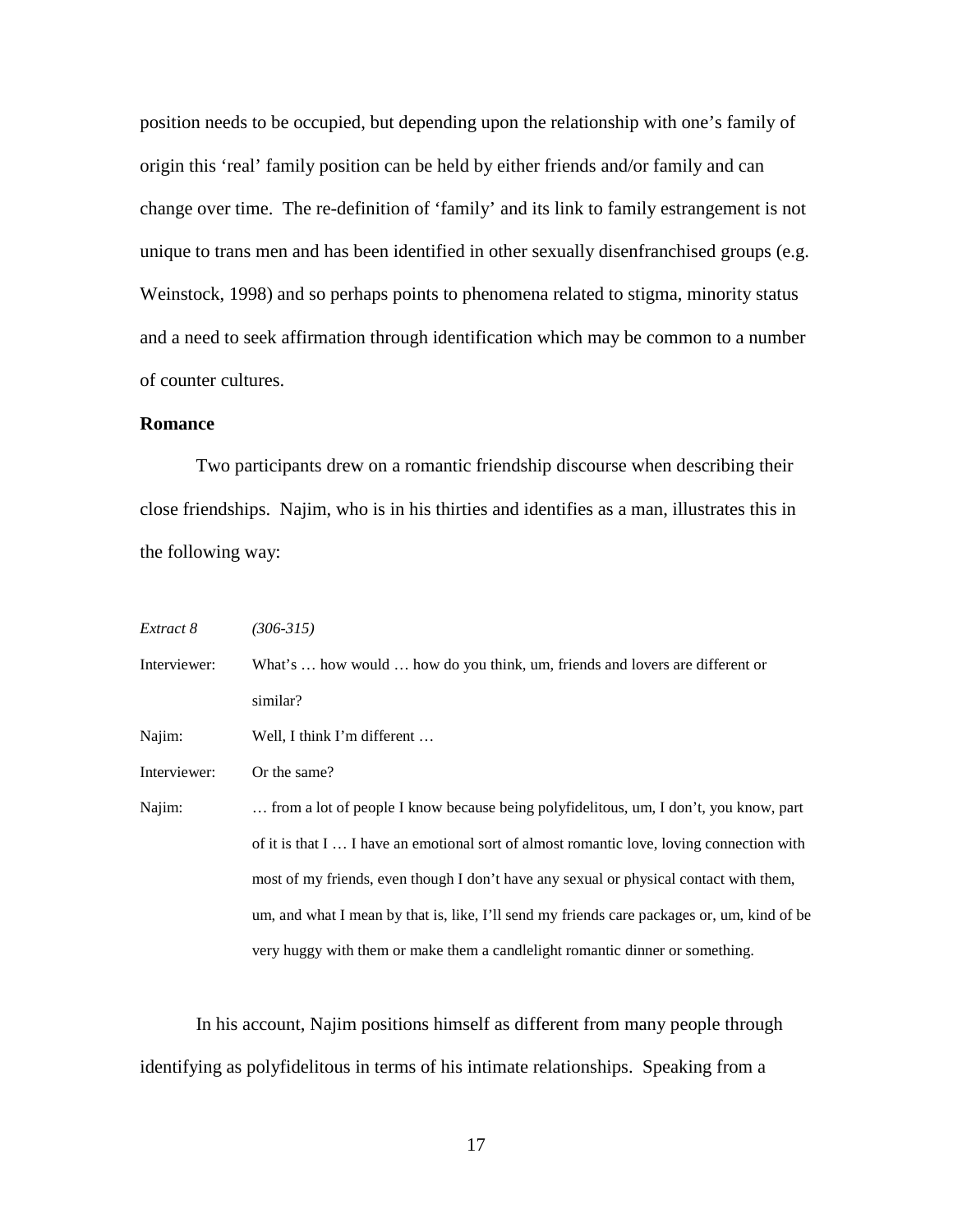position of difference, he then draws on a discourse of something aligned to romantic love to describe his emotional connections and practices with friends. Romantic discourse is pervasive within popular culture and typically linked to (heterosexual) love, marriage and monogamy in intimate sexual relationships (Willig, 2001), but Najim's account resonates more strongly with early alternative descriptions of romantic friendships such as those described by Faderman (2010) where the romance is particularised to friendships and de-sexualised. Adapting the romantic discourse is a way for Najim to perhaps position himself as an autonomous person, who self-determines practices of intimacy and care within friendships. This position is highlighted through his use of first person throughout most of his account and through introducing himself as different, and seemingly cognisant, of normative expectations at the beginning of the extract. His autonomous and knowing stance could therefore be interpreted as political resistance to the normative status associated with romantic relationships.

Julian also draws on a romantic discourse when speaking about some of herm's friendships.

*Extract 9 (1547-1550)* Julian: And again, that was kind of like also a romantic friendship in a sense but more to do with, you know, politics and ideas and feminism and because in a lot of my other friendships what I lack is, um, intellectual stimulation or academic stimulation. *(319-323)* Julian: […] I've had experiences where I've had to break up with friends in a similar way, you

18

know, and I've … and I've called that or I've even said, "I have to break up with you." I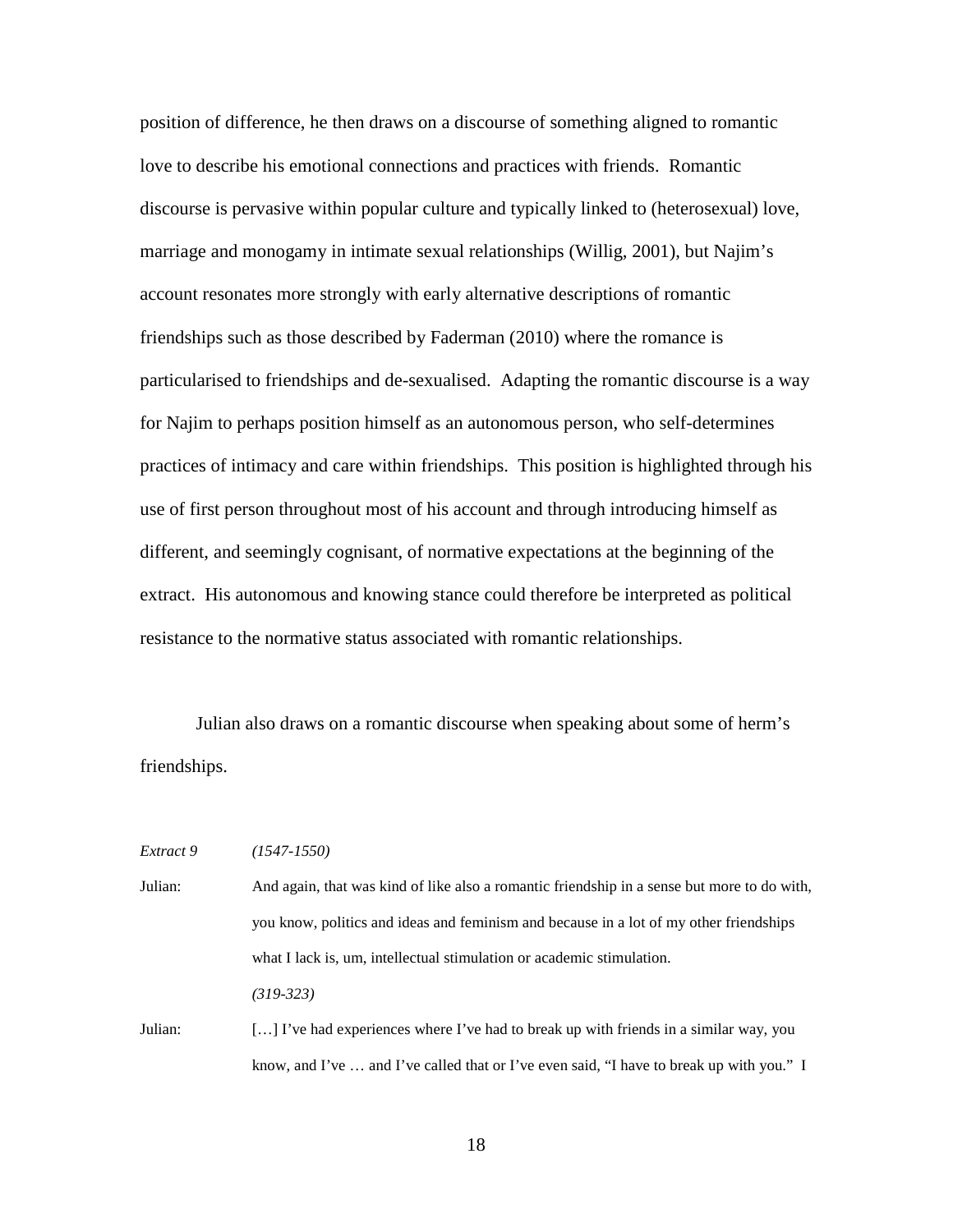have passionate friendships. My friendships are very passionate. They are not sexual, if I called … if they were sexual, I would call them something else.

Interviewer: Right.

Julian: But there's a lot of, um … a lot of the same kind of imagery of being excited to be around someone, getting, you know … having great conversations, sharing things, you know.

Julian's use of the romantic discourse emphasises herm's subjectivity; herm's feelings of platonic passion, excitement and desire of intellectual engagement and sharing with friends. The focus on emotionality fits with dominant notions of romance. For instance, Burns' (2000) research on heterosexual intimate relationships indicates that romantic love is linked to a discourse of emotion. However, like Najim, Julian's use of the romantic discourse excludes sexual intimacy. It is not clear if herm's construction of romantic friendships as 'not sexual' refers to practices or feelings, but s/He clearly redefines notions and practices of romance. Interestingly, Julian notes that s/He uses 'imagery', such as 'being excited by someone' or 'having to break up with someone', which are common to sexual relationships. Thus, the romantic discourse can serve legitimising and regulatory functions, thereby allowing regulation of access and exits of romantic friendships in similar ways as romantic sexual relationships.

Both Najim's and Julian's use of the romantic discourse and their adaptation of practices associated with it could be understood within the notion of 'normative creativity', a theory proposed by Brown in 1989. She suggested that lesbian, gay and bisexual individuals have fewer role models for relationship scripts and as a consequence become more creative in how they live their lives and relationships. Even though the theory of 'normative creativity' originally did not include trans people, it could be seen as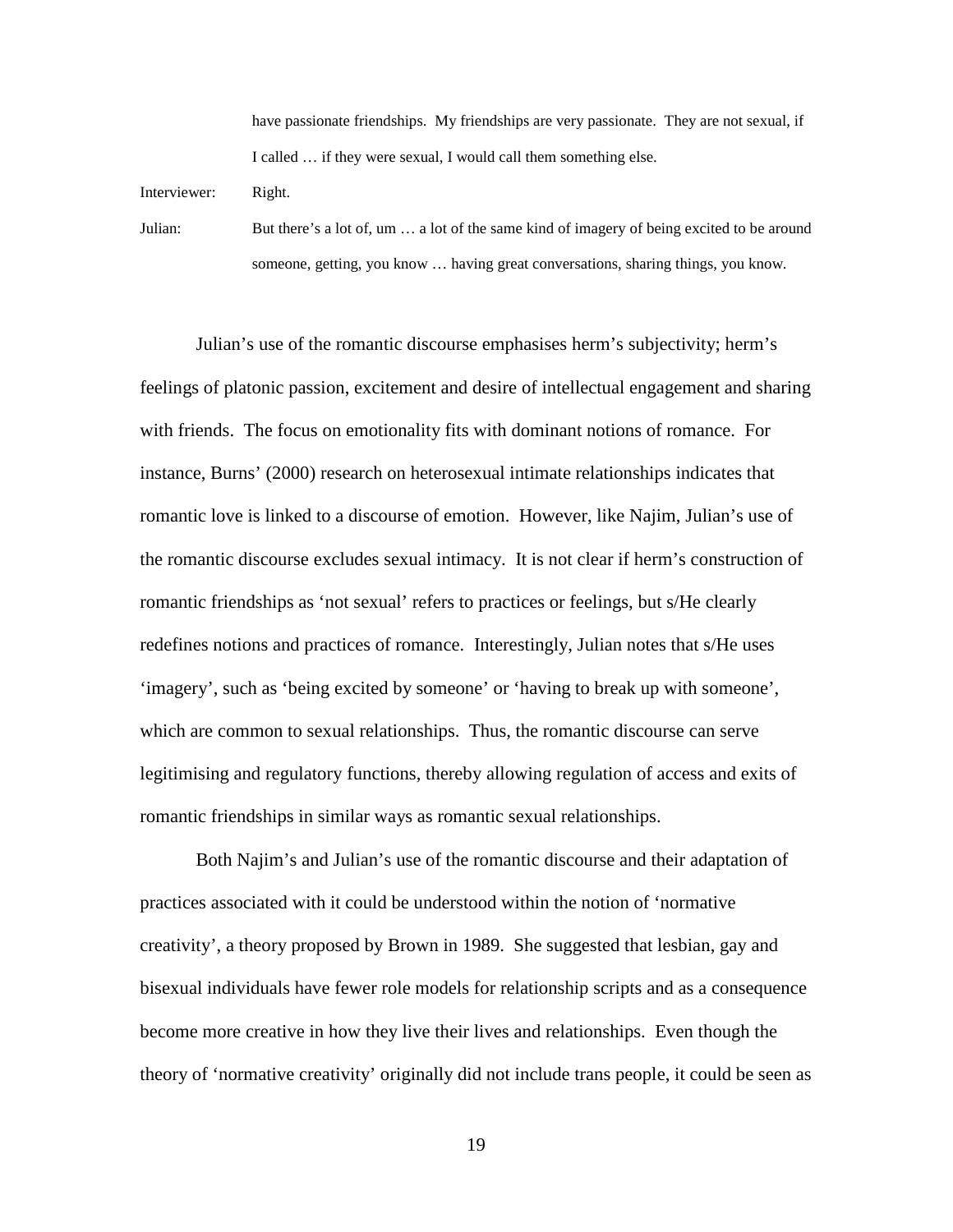applicable to Najim's and Julian's constructions of romantic friendships, as both engage creatively with practices of friendship. Furthermore, the practices of intimacy, care and passion illustrated by the interviewees support Berlant's (2000: 554) view that nonnormative subjectivities challenge the coupling of intimacy with the ideology of familialism<sup>3</sup> and also purposively fracture the binary of 'friends' versus 'lovers'.

### **(Trans) male re-positioning within friendships**

The re-positioning of male identities within friendships was constructed as particularly challenging when participants spoke about their lesbian friendships and being positioned within hegemonic readings of masculinity. Six of the participants described that they had been part of lesbian and feminist communities. Like the participants in Rubin's (2003) US ethnographic study when interviewees narrated stories of disclosure or 'transition', their friendships with lesbian women were discoursed as being amongst the most strenuous, rejecting and challenging relationships during their emerging (trans) masculine identities. Daniel, who is in his twenties and identifies as a queer trans man, retells a conversation he had with one of his lesbian friends, Sophia, shortly after 'transitioning'.

#### *Extract 10 (1825-1835)*

Daniel: She said, you know, "There are things that you can't do now that you could do before." Sophia is gay. […] She knew that, like, in the past I'd been a bit of a player and she was like, "You can't dick people around in the way that you used to, because then you'll just be a dick." And I knew what she was saying and I completely agreed.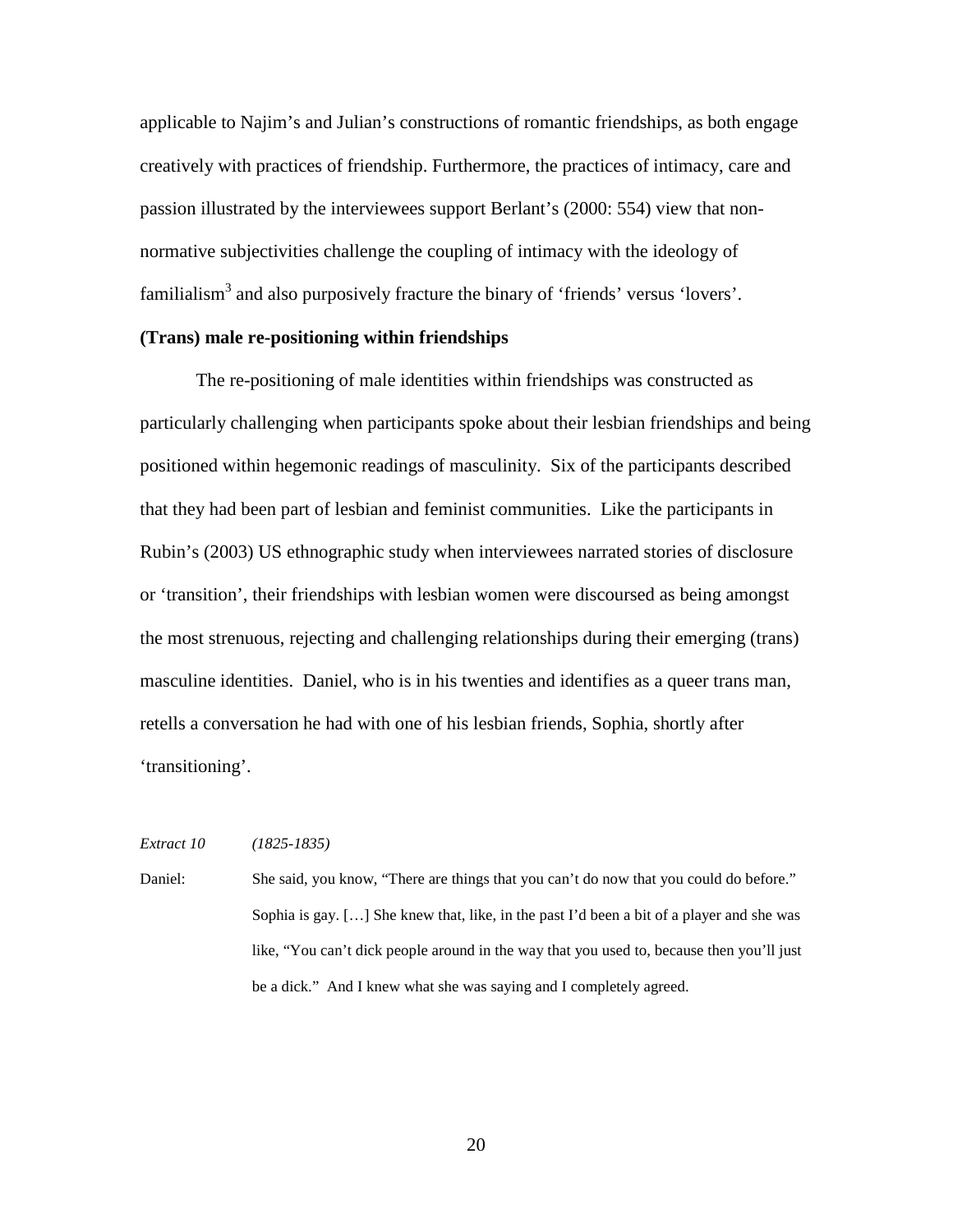In his account, Daniel's friend is positioned as a moral barometer, who highlights to him that the same behaviour will derive different meaning dependent on gendered embodied subjectivities. Being within a minority, lesbian subject position is discoursed as offering more freedom and less monitoring, judgement or criticism, whereas being male, and the seemingly privileged status associated with it, is discoursed as needing to be managed in responsible ways and becomes the focus of scrutiny. The idea of managing masculinity responsibly also filters through in the following extract where Najim reflects on difficulties he experienced with lesbian friends once he started to live as a man.

*Extract 11 (1121-1127)* Najim: And it began very slowly, um, so … I mean, I lost a lot of friends. I had a lot of lesbian friends … Interviewer: Right. Najim: … who said, "You know, you've betrayed me, you're a traitor. You're sort of going to the dark side. You're misogynistic. You're doing this because you have stereotypes about what a woman can be and all this crap," and so I really had to leave those environments and for … for a while, I couldn't have any friends who were lesbian, just because it was too uncomfortable for me to sort of have to worry if they were thinking the same thing about me that all these other people had said.

Here, Najim describes how he was positioned as traitor, misogynistic and stereotypical in his views of women by his lesbian friends, which follows a wider discourse of hegemonic masculinity and patriarchy of men being rejecting of women and marginalised forms of femininity (Connell, 2005). Najim distances himself from being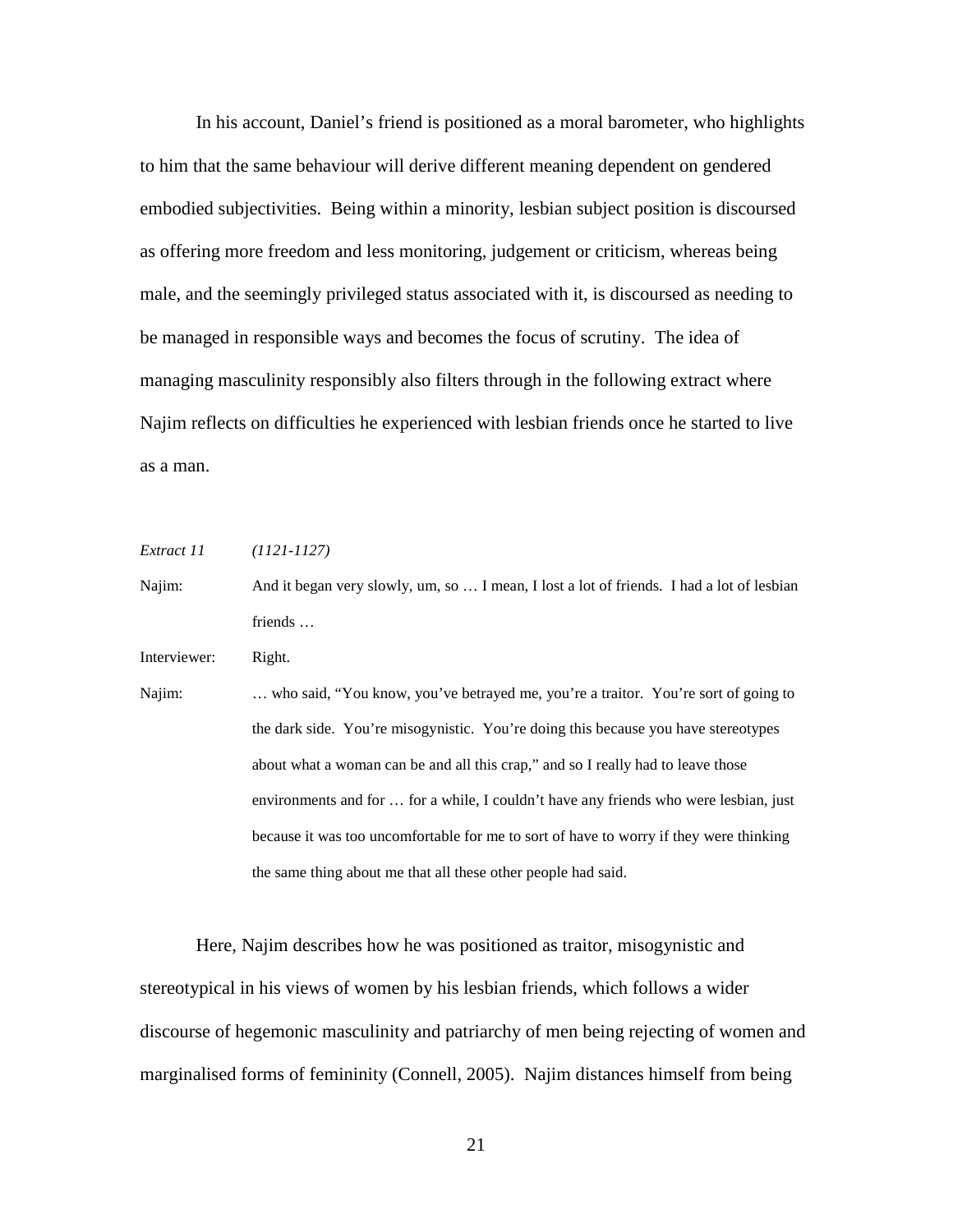positioned in this way, but in this excerpt struggles to counter his positioning discursively. His strategy to manage this conflict was to withdraw from his lesbian friends.

A tendency of trans men being positioned as traitors towards the women's movement and joining patriarchy has been noted by writers such as Halberstam (1998) and the act of transitioning critiqued by Jeffreys (2003) as being an attack on lesbians. In reaction, Cromwell (1999) argues that feminist activists who position trans men in these ways do not acknowledge trans men's agency to redefine their bodies, genders or sexualities in their own idiosyncratic ways. However, what becomes clear from participants' accounts is the relational aspect of gender performance, and how presentations of the self are intricately intertwined with readings by others. The tension between individual agency attempting to re-define and expand gender identities and the pressure to conform to powerfully determined, limited categories in line with hegemonic discourses of masculinity is well illustrated.

Nathan also links the start of taking testosterone and coming out as trans to challenges and losses within his lesbian friendships.

*Extract 12 (2538-2557)*

Nathan: [...] I don't like going out on the gay scene at all and it's not like I don't like gay people, at all, like I just don't kind of, I find myself feeling more and more distant from it. Interviewer: Hmm.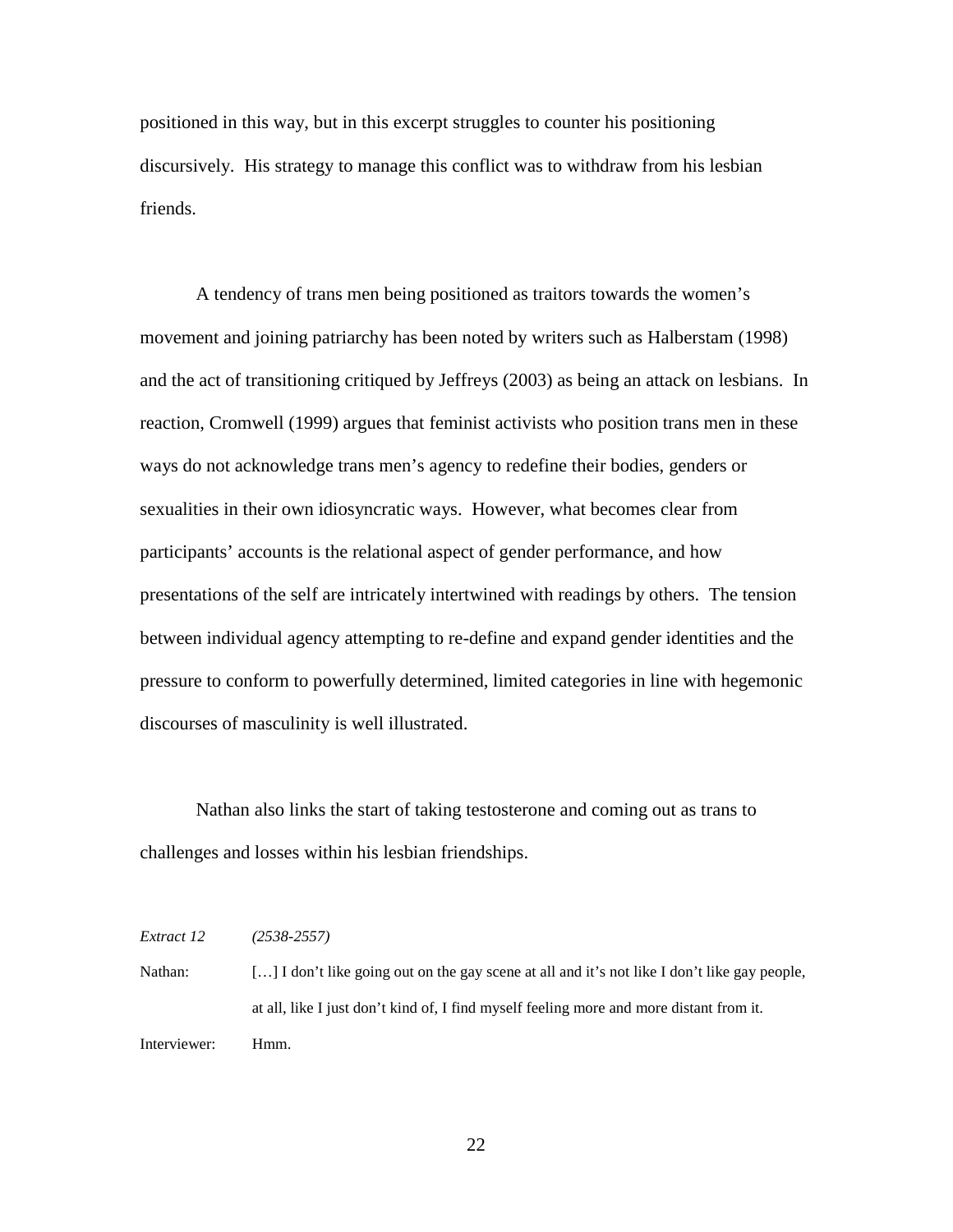Nathan: Which is something I kind of wanted to avoid, initially, and it was one of the reasons I'm just kind of not sure about starting hormones, I'm not sure about coming out, because I was like I don't really want to lose the lesbian community. But now I'm kind of losing it and I, it's fine.

Interviewer: Hmm, hmm.

Nathan: I don't know, like I thought I would be more upset about it, but I just don't feel a massive amount of loss, because the friends that I've got, like Jenny and Caroline, are part of the lesbian community, but they'll stay my friends. Like they're more my friends than they are lesbians.

Here Nathan makes a differentiation between losing his lesbian friends and losing the lesbian community, but can only do this by discursively relegating the sexual identity of Jenny and Caroline to a subordinated position and elevating other aspects associated with friendship. The loss of the community might be more tolerable as by transitioning he is, by his own agency, 'counting himself out' of continuing to belong to this group. Unlike his lesbian friends, it is possible that Najim no longer positions himself as 'other' to the norm following his 'transition' and therefore less in need of such a community. Previous research (e.g. Shepperd et al., 2010) indicates that being 'other' to the norm can be a strong foundation for friendships and through 'solidarity in difference' bonding occurs. For Najim as this difference changes so does his need to seek this affirmation and his reasons for remaining friends with Jenny and Caroline become based solely on the quality of the relationships.

These changes support Rubin's (2003) notion of a 'transsexual trajectory' with a gradual disidentification from women, especially lesbians. However, the sense of a wish to 'assimilate into the woodwork' (2003:178) i.e. merge into the mainstream of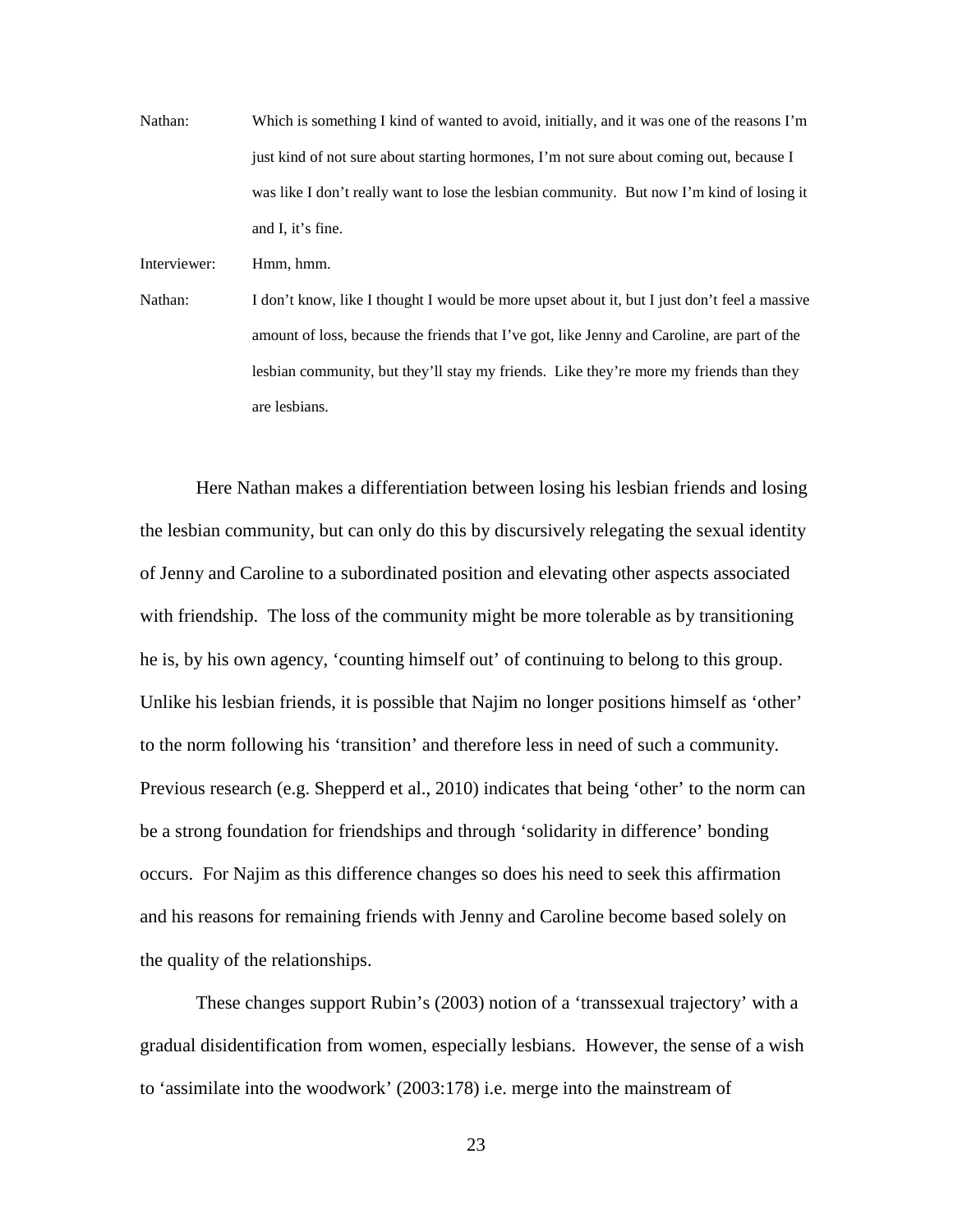masculinity and become invisible, is not so prominent in this sample. This may be a product of this sample of participants being educated in a time influenced more strongly by the diversity of queer politics and will be further explored in the subsequent discursive practices which describe a hegemonic male re-positioning.

### **Disowning male privilege**

Subject positions of dominance and male privilege were constructed as sources of tension in most of the participants' accounts when discoursing their (trans) masculine identities. Disowning male privilege was pervasive in many of the accounts. Given that interviewees are clearly invested in (trans) male gender positions, this may at initial glance seem counter-intuitive, and contradictory to Rubin's (2003:185) thesis that 'threatened men are threatening men'. Rubin (2003:185) argues that particularly for FtM transsexuals 'If their status as men is challenged, they will choose to appear as stereotypically male as possible and behave as the most "manly" of men'. However, whilst Julian briefly acknowledges a journey through embodied masculinity, these discourses more reflect the occupation of the 'Butch/FTM Border Wars and the Masculine Continuum' described by Halberstam (1998) or 'queer identities' referred to by Johnson (2007b) resulting from active engagement in socially-transformative strategies influenced by queer politics and the personal attempts at prising apart the relationship between masculinity and maleness. The extracts below exemplify the tension between owning a male identity whilst rejecting male privilege.

*Extract 13 (618-629)*

Julian: So, my ID … I mean, I started passing as male, my ID … I would say I probably had a more masculine identif… I had more investment in masculinity than I do now.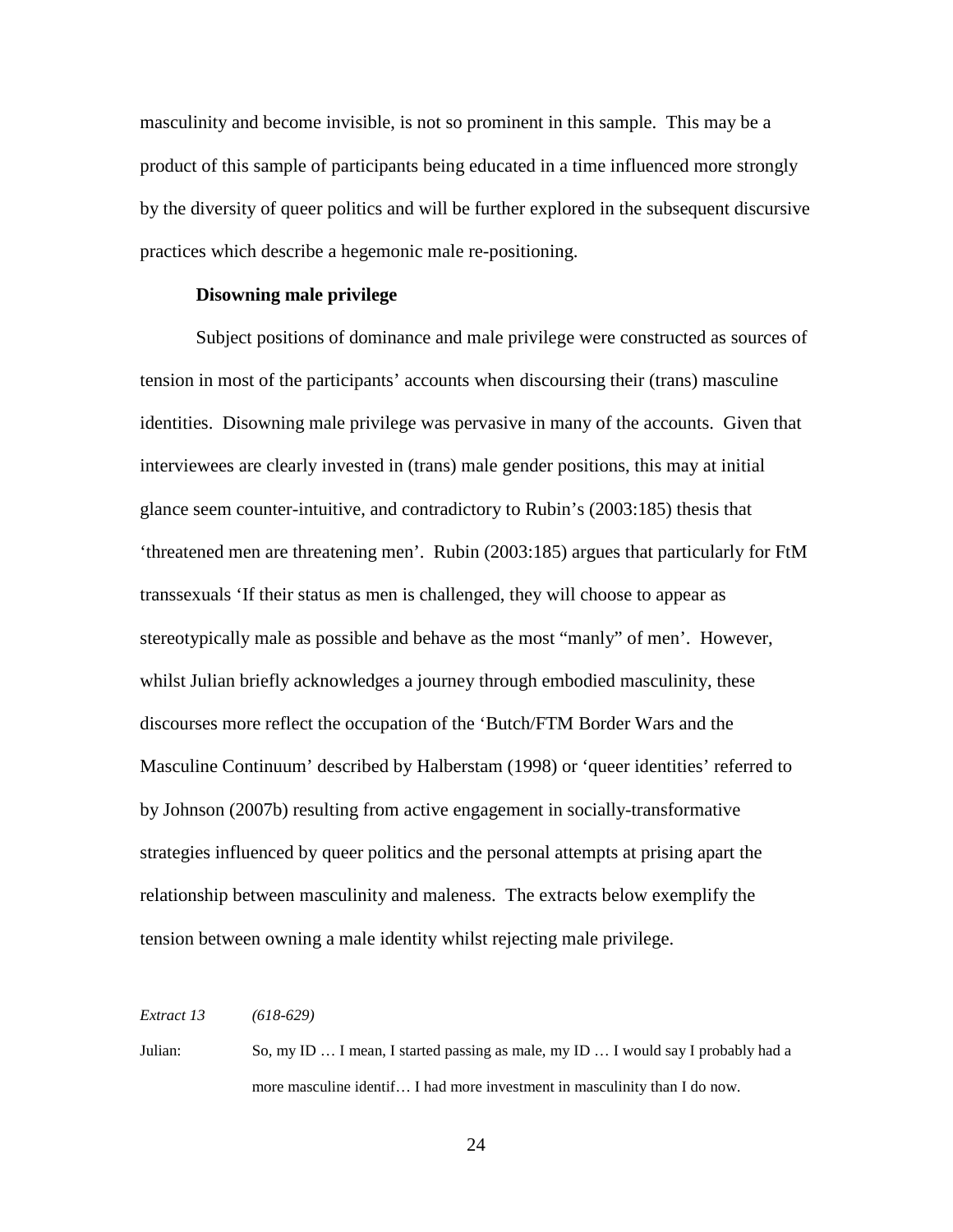Interviewer: Right.

Julian: Now I'm trying to disown my … my male privilege and my masculinity.

*Extract 14 (1835-1842)*

Daniel: Like, I think one of the biggest problems with starting to medically transition was the fact that people were seeing me as a person I didn't want to be seen as. People were seeing me as and treating me as and giving me the privileges of straight white dude and I wasn't happy with that, and like that's maybe one of the reasons why I'm so happy that ... that a lot of the time people don't know that I'm trans because I can get away with saying there are other ways for guys to be without that being tainted with … and I'm like that because I'm trans, like, you know.

Julian's and Daniel's accounts reveal the construction of male identity as being shaped by other people's readings and categorisations of them, which again is quite different from Rubin's account (2003) where the agency for identity perception was very much presented as enacted largely by the trans person. In their eyes this male identity is seen as a privileged position and one they wish to resist, limiting and positioning them within dominant readings of masculinity. A paradox is alluded to where physically 'passing' as male, the desired identity, automatically brings with it the undesired identification with hegemonic male privilege. Male privilege is discoursed as being intersected by other dimensions such as race and sexuality, with the heterosexual, white male being the most privileged. Both also suggest having some agency within this positioning and being able to orchestrate a move away from a stereotypical male position to that of more fluidity. Interestingly, as shown in Daniel's account, he perceives himself as having the power to regulate his identity only because he feels he can occupy the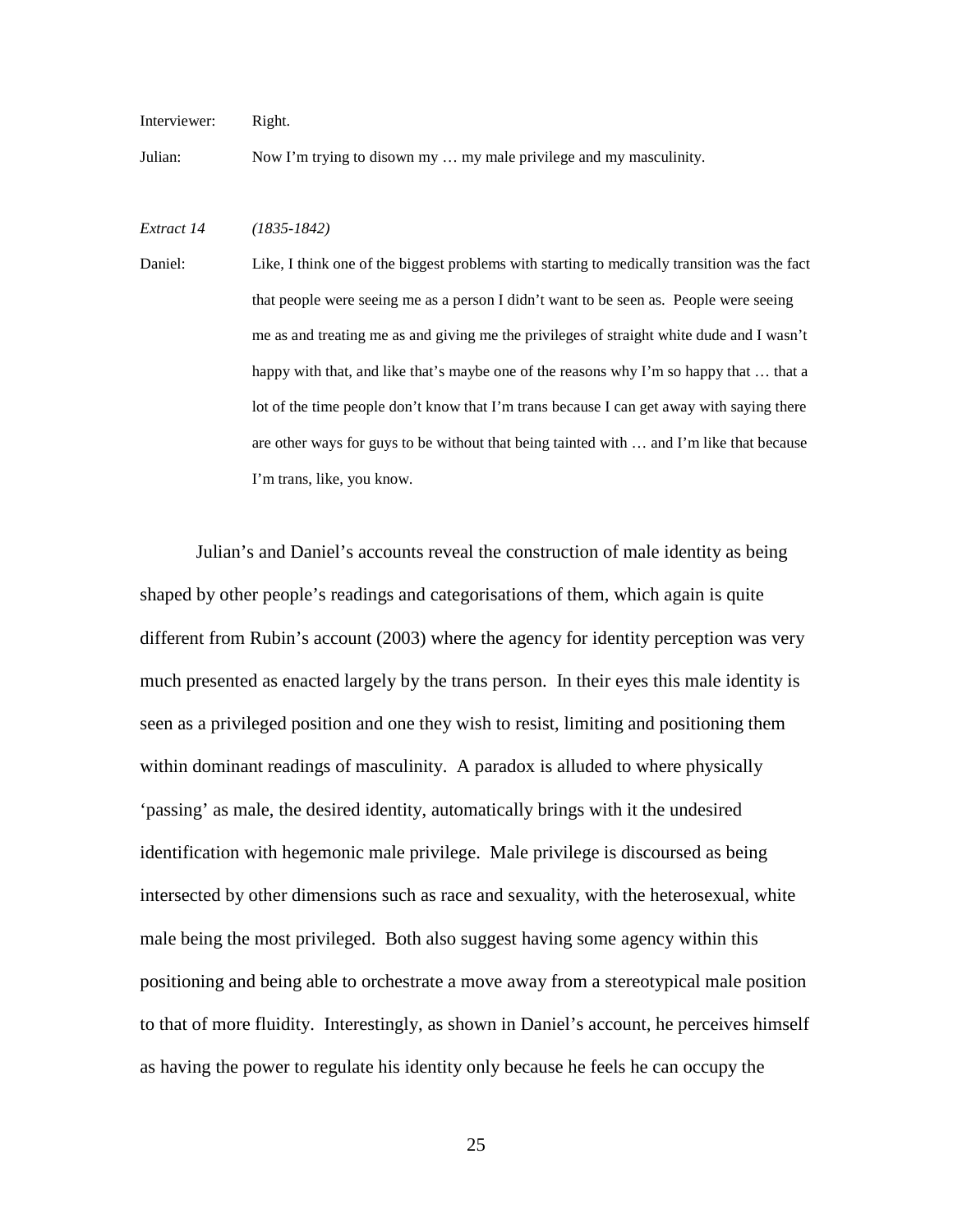power position of 'male' without challenge i.e. to be not identified as trans. This is an interesting position, both because it can be seen as playing with subverting subjectivities, but also accessing power privileges to do so, that are not available to all.

Participants used two particular embodied discursive strategies to resist patriarchal and hegemonic readings of their masculinities.

### **Effeminate heterosexual male**

*Extract 15 (1805-1809)*

Daniel: ...the thing that fitted best was to move through the world as largely male as, you know, a really stupidly effeminate male, as a male that everyone thinks is gay … thinks is gay until they see me with my girlfriend and then they just get confused but, you know, still as … as a guy rather than as a girl.

In his account, Daniel chooses to perform an embodied discourse of effeminate male, which is read as gay. He thereby chooses to disown dominant male privilege, but seemingly reclaims a nuanced version of masculinity by the juxtaposition of heterosexuality evidenced by a girlfriend. He acknowledges a purposeful injection of confusion, reflecting perhaps an intentional wish to be subversive and cause 'gender trouble' (Butler, 1990) by introducing a 'reverse discourse' (Foucault, 1978) of effeminacy into a masculine positioning.

### **Gender fluidity**

*Extract 16 (61-67)*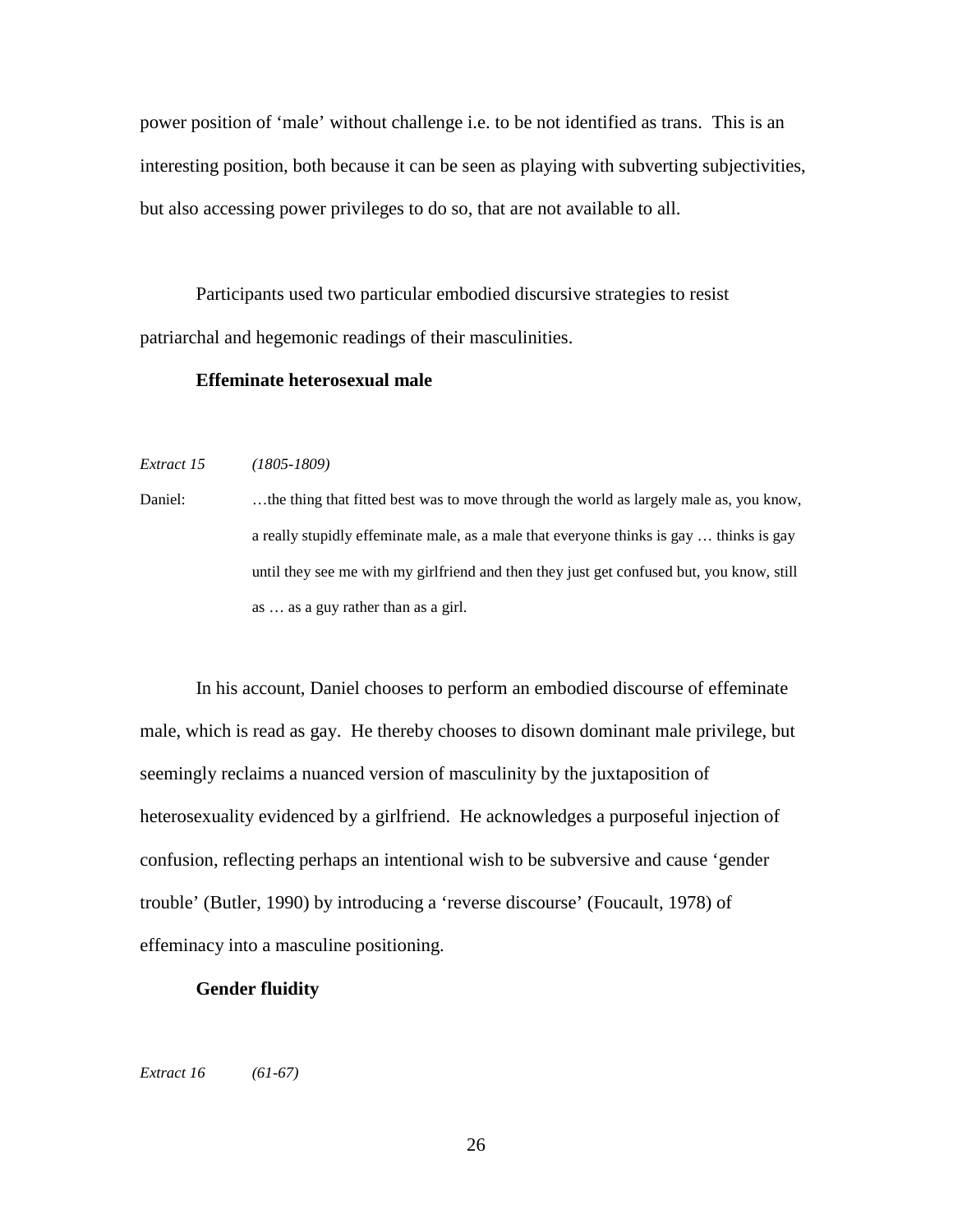| Anthony:     | I kind of, my approach is just to go whatever people perceive, because I have realised that |
|--------------|---------------------------------------------------------------------------------------------|
|              | it's actually, it doesn't matter. I mean, I know that I am gender queer and I'm             |
|              | comfortable with that, but it depends on everyone else on how they see you. They they,      |
|              | you know                                                                                    |
| Interviewer: | Uhu                                                                                         |
| Anthony:     | and then I just, if they go 'he' or 'she' then I just go with it.                           |
| Interviewer: | Uhm                                                                                         |
| Anthony:     | Andthat's been my approach with my friends and others as well. Yeah. You know,              |
|              | fluid, it'swhatever they feel comfortable with.                                             |

Anthony's positioning is less self-deterministic. S/he chooses a fluid gender identity position which becomes determined by the other and thereby gives up agency. Behind this perhaps lies a recognition that our ability to manage how others read us is limited and rather than struggle and work at promotion of the desired image it is easier and more comfortable to be chameleon like and reflect what others project. This position offers a truce within the 'border wars' described by Halberstam (1998), offering both a disengagement but also liberal acceptance of multiple positioning and perhaps a rejection of engaging in the frustrating gender politics and fragmentation described by Johnson (2007b).

## **Discussion**

 This study set out to add to the emerging 'Trans-Studies' with a particular focus on the position of friends in FtM transgender people's lives. The study suggests that several findings from LGB communities can be extended to trans men. These include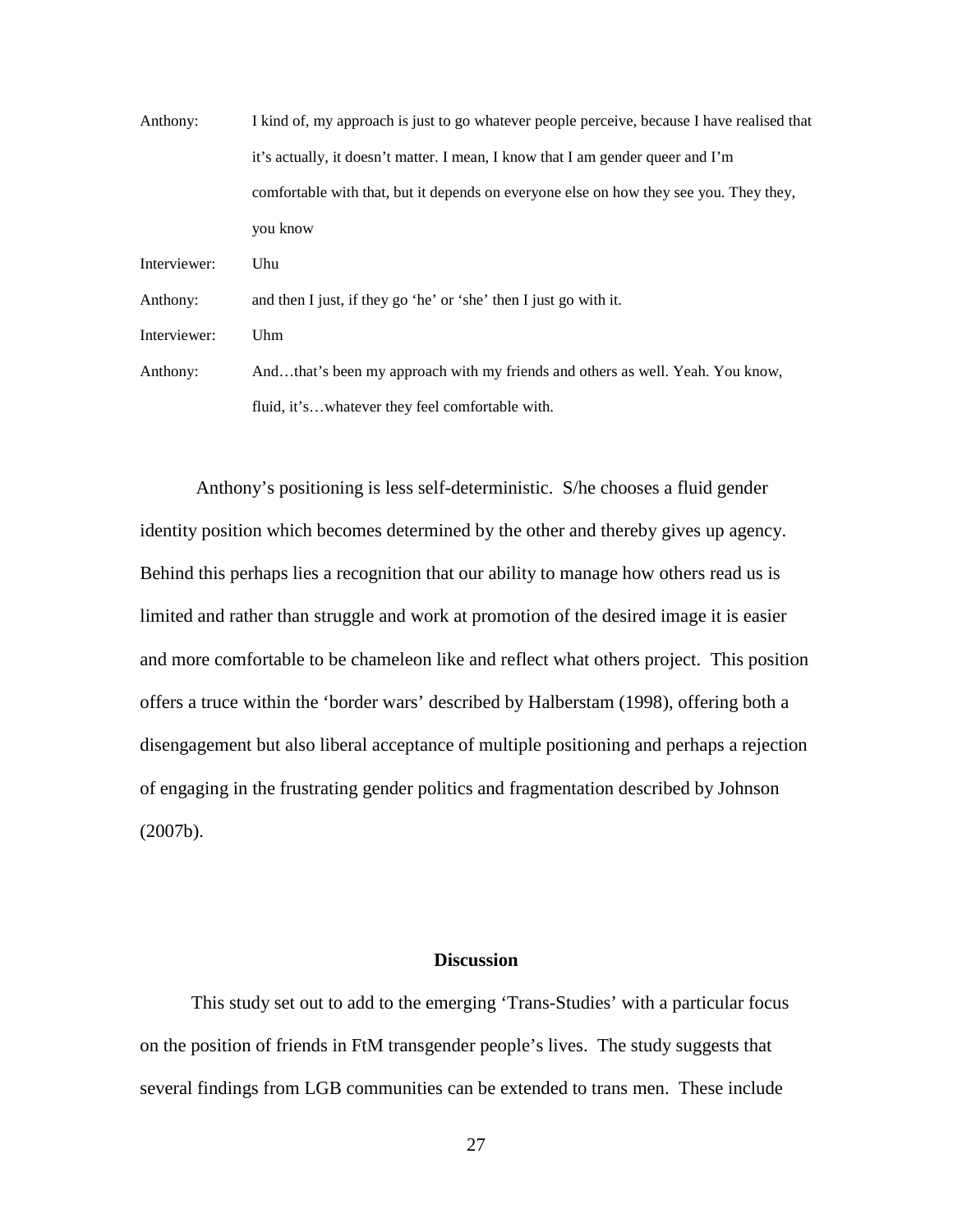discourses of 'friends as family' and 'romantic friendships ', which have been reported in LGB communities (Weeks et al. 2001; Kitzinger and Perkins, 1993). Like 'family of choice' in LGB networks the families spoken about in this study are not simply a replacement family for rejecting families of origin, but a complex and negotiated revision of what family means, with relatives and friends having to earn their place through the enactment of values such as tolerance, longevity and loyalty. Trans men's centralising of friendships and elevating their status to family and romantic relationships can be understood as contesting dominant views on intimacy and care and echo the findings of Roseneil and Budgeon's (2004) research on beyond 'the family' and care in the  $21<sup>st</sup>$  Century. They argue that practices of non-normative intimacies increasingly move beyond familial or sexual relationships, thereby challenging privileged, heteronormative positions of families and sexual relationships as key sites of intimacy and care, and this is especially the case for those living at the 'cutting edge of social change'.

 As found by other researchers (e.g. Halberstam, 1998; Rubin, 2003 and Johnson, 2007) friendships with lesbian women in particular pose interesting and changing challenges. The descriptions of negative responses in this study supplement reports by Joslin-Roher and Wheeler's (2009), where hostility from lesbian women towards FtMs and their partners was described. As this and previous studies have shown many trans men are previously part of lesbian communities and shifting their gender presentation and/or re-positioning of their (trans) male identity has implications requiring re-alignment on continua of sameness and difference, and a re-sorting of valued characteristics.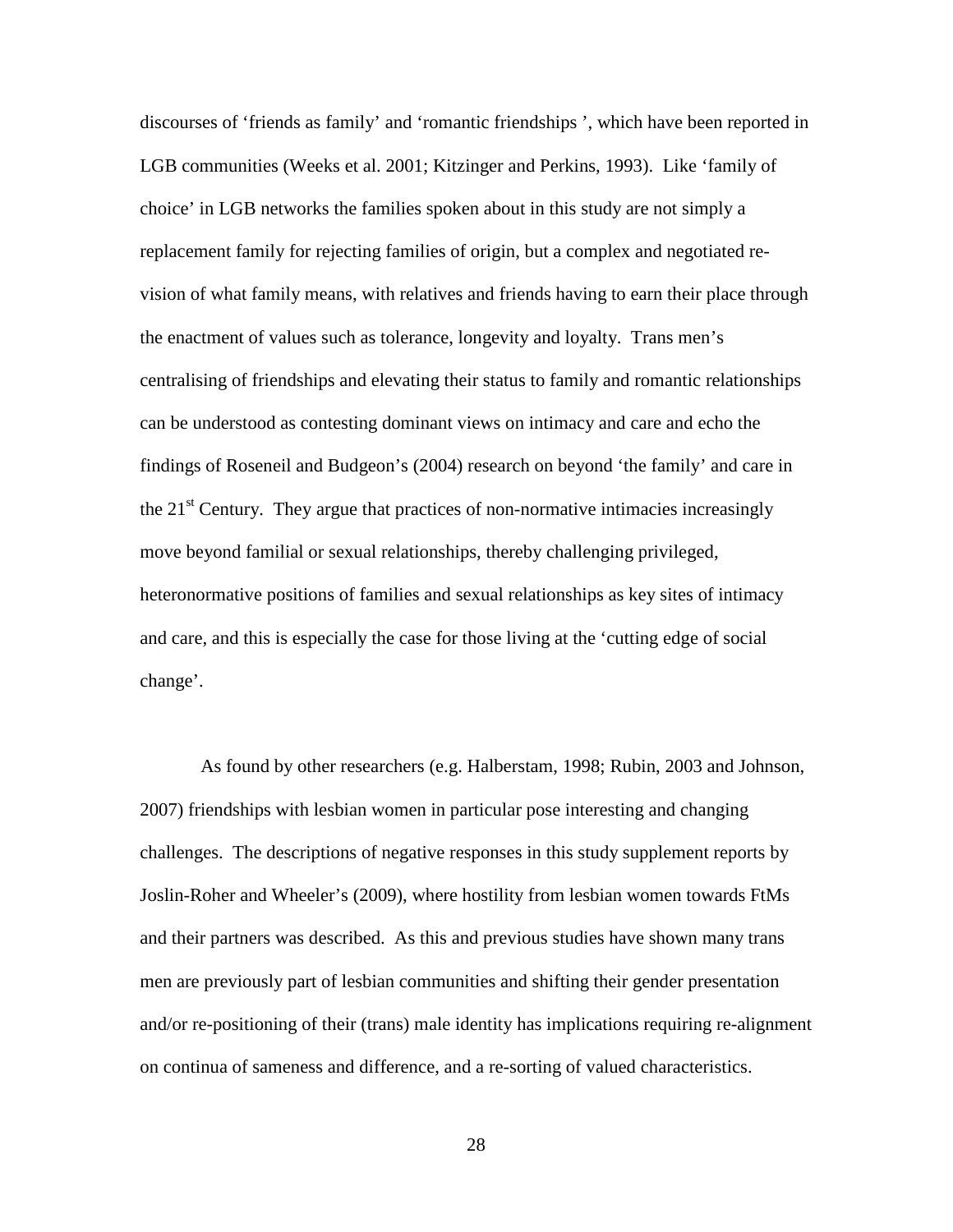Unlike Rubin's (2003) trans men none of the participants in this study described their previous 'lesbian career' as a 'mistake' or 'detour', but their descriptions suggested acknowledgement of a more complex layering of discourses, showing reluctance to enter into binary concepts such as male/female, lesbian/heterosexual, but meanwhile having real life adjustments to make. Halberstam (2003) who cautioned strongly against trying to stabilize gendered/sexual terms might find re-assurance in this finding, but as Johnson (2007a) notes there is still a need, especially for those from disenfranchised groups, to seek role models and identification.

How the trans men and their friends negotiated their ways through these identities in the socially transforming  $21<sup>st</sup>$  century was perhaps the most interesting of the discourses uncovered, especially with regard to the transition into embodied maleness/masculinity. The findings indicate that shifting of gender identity presentation involves complex negotiation of their identities, values and subjectivities within their friendships and is frequently further compromised by society's demands of trans men needing to fit into legitimised binary gender taxonomies.

The 'owning' and 'disowning of male privilege' is a tension which has been written about previously, but what is interesting in plotting the management of this tension especially for trans men, is its interrelatedness with the performativity of gender in time and place. The way the trans men in this study discussed their identity as men showed a clear understanding of gender as a portfolio of performative actions, as so well described by Butler (2004). Alongside this was a clear unwillingness to engage in the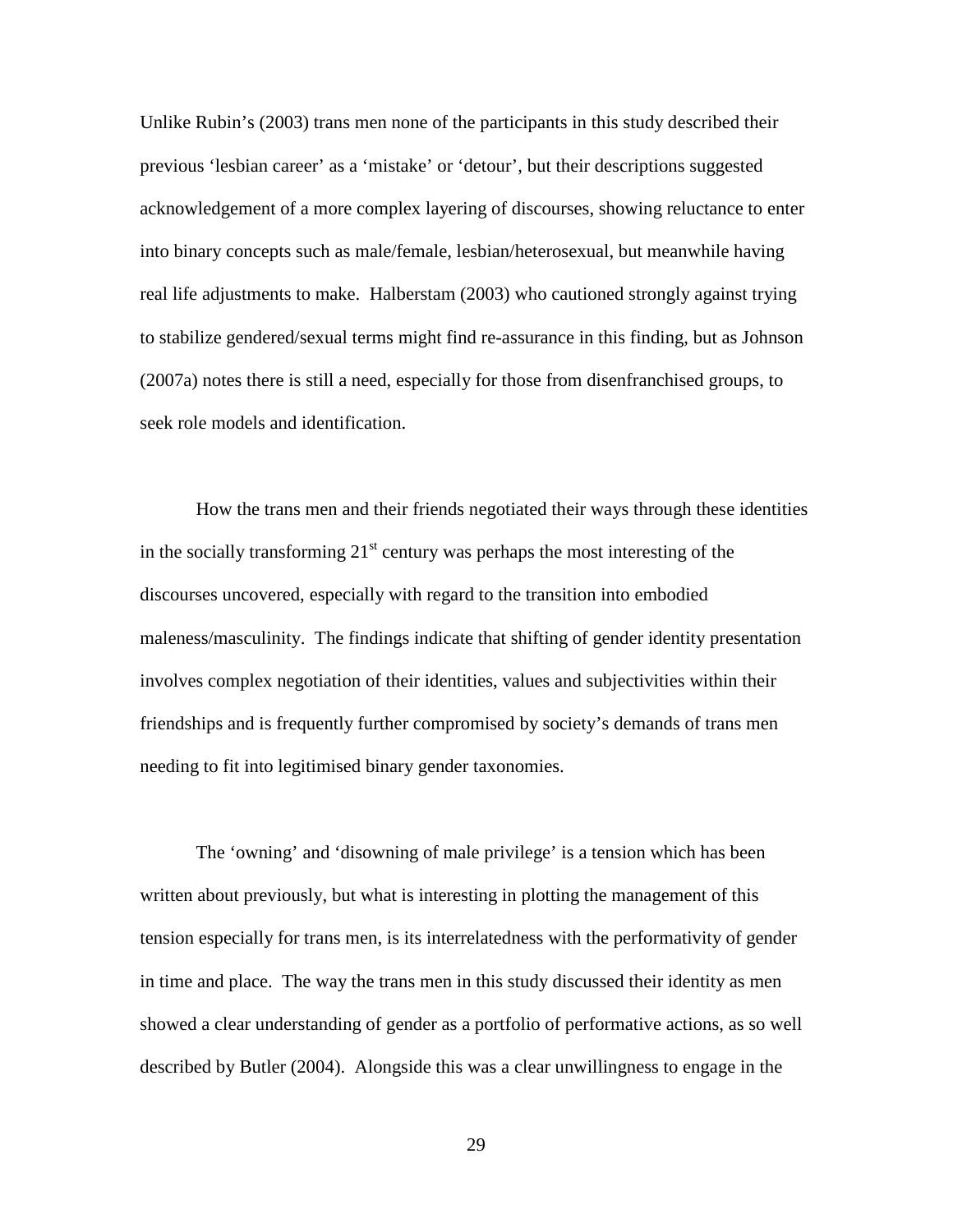heteronormative power structures privileging males' experience over female experience, and hence a need to explore and possibly expand the boundaries of being male. Previous narratives of the desires of trans people have been about 'fitting in'; this is not such a story and we must look to the political context to perhaps try and understand why we are now hearing more resistant and subverting positioning. Butler (2004) argues that selfdetermination in terms of bodies can only occur in the context of a society which permits this pursuit. It is plausible that in the micro-context of the interview, Butler's argument also applies to the interviewer-interviewee relationship. Given that the research interviewer identifies as a lesbian woman, and FDA acknowledges the researcher's part in co-constructing the interviews, the interviewer's sexual minority status could have unwittingly contributed, and in Butler's words 'given permission', to participants' drawing on the 'disowning male privilege' discourse. However, it is also plausible that with the rise of queer theory and the increasing acceptance of gender as a fluid and performative concept in contemporary society, the categorical borders so often referred to in this literature have become increasingly blurred and contested, permitting trans men even more options in terms of defining themselves and their relations to others.

That the trans men interviewed in this study were well educated and had clearly engaged with gender theory could arguably be seen as a limitation of the current study as the participants may not reflect trans men who position themselves more fixedly on the gender binary. Thus, it would be interesting to research if the discursive practice of 'disowning male privilege' also extends to other trans men.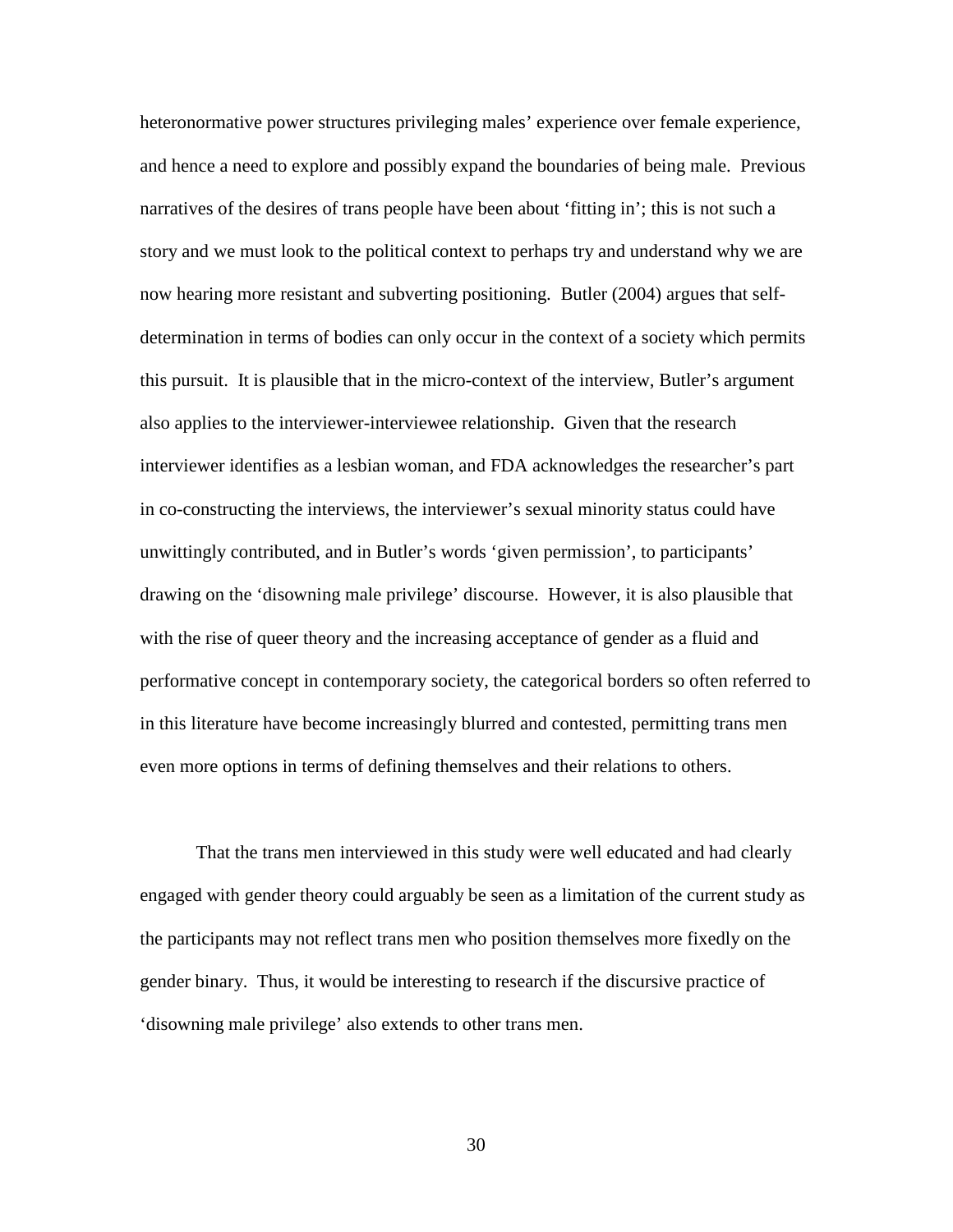Given the increased plurality of options available to trans men to express their identities, evidenced interestingly in this study by the range of pronouns participants preferred, it may be redundant to talk anymore of a 'transsexual trajectory'. The performance of gender identity described here and in other studies suggests much more fluidity. In relation to friends this also hints that integral values attached to specific relationships may hold more importance than identification with the person through categorical characteristics as these in themselves become questioned. However, it might be questioned how a young person setting out to explore and affirm their gender identity might seek support and signposting, and whether the myriad of options seemingly open may add to any confusion and become a pressure of its own.

### **Conclusion**

Trans men construct friendships in creative and self-deterministic ways, using discourses which re-define family and romantic boundaries. While friendships are arenas which offer intimacy, care and support, especially in light of estrangement from families of origin, change in gender identity presentations can create tensions within trans men's ideological positions and lesbian community links. Ideological positions of feminism and equality can conflict with negotiations and/or disavowal of (trans) masculinities and the privilege associated with it. Whilst such re-visioning and negotiations of relationships opens up many possibilities and potential freedoms of expressions, embarking upon a self-determined pathway for a young trans man may bring its own confusions and pressures requiring sensitive support.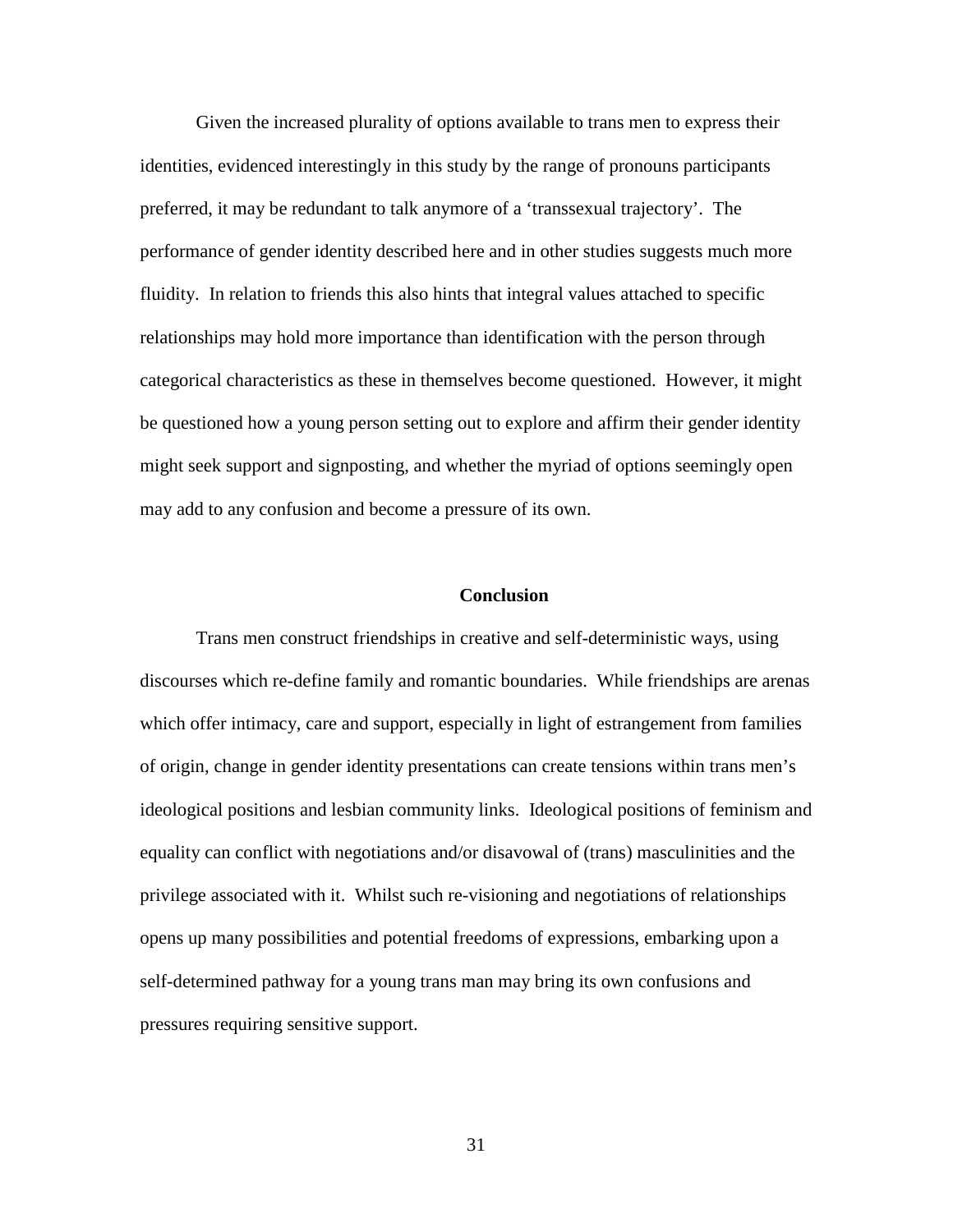# **Notes**

1. The term transgender is evolving, but is generally an umbrella term for people whose gender identifications or expressions fall outside the norm and differ to their biological sex assigned to them at birth (GIRES, 2009). The term allows for a multiplicity of social identities, performances and practices (Butler, 2004), which include transsexual, MtF (male-to-female), FtM (female-to-male), genderqueer, trans, intersexed, cross dressers amongst other gender variant identities (Lev, 2004).

2. 'Herm' is a gender neutral term combining 'her' and 'him'.

3. Familialism can be understood as a Western ideology which promotes family as an institution (Revillard, 2006).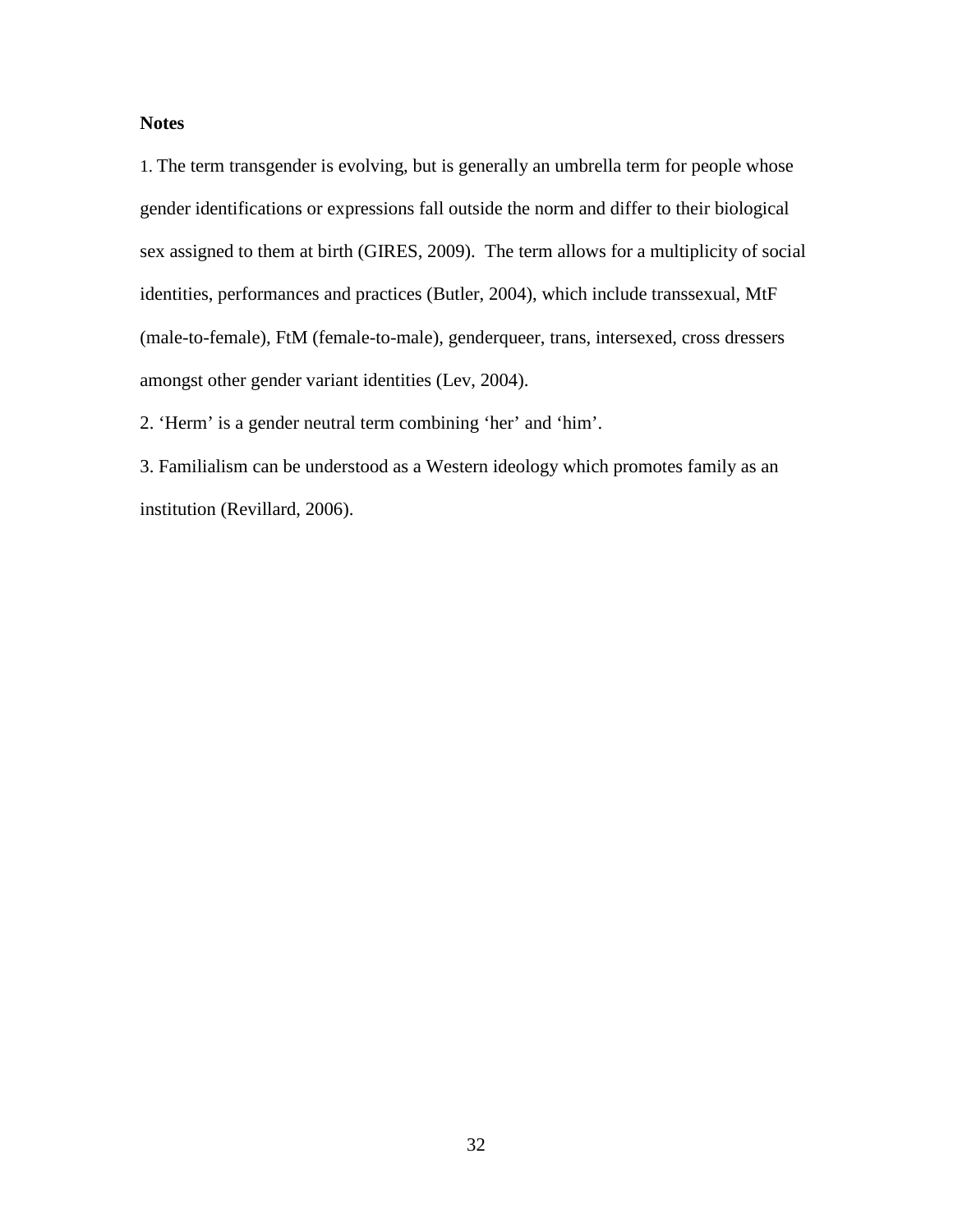### **References**

Adam RG and Allan G (1998) *Placing Friendship in Context.* Cambridge: Cambridge University Press.

Alegria CA (2010) Relationship challenges and relationship maintenance activities following disclosure of transsexualism. *Journal of Psychiatric and Mental Health Nursing* 17: 909-916.

Allen L (2003) Girls want sex, boys want love: Resisting dominant discourses of (hetero) sexuality. *Sexualities* 6(2): 215-236.

Barker M (2010) Researching with Sexual Communities: Questions, Methods, Analyses. *International LGBT Psychology Summer Institute,* August 2 – 6, University of Michigan.

Berlant L (2000) Intimacy: A special issue. *Critical Inquiry* 24(2): 281-288.

Brown LS (1989) New voices, new visions: Toward a lesbian/gay paradigm for psychology. *Psychology of Women Quarterly* 13: 445–458.

Burns A (2000) Looking for love in intimate heterosexual relationships. *Feminism & Psychology* 10: 481-485.

Burr V (2003) *Social Constructionism* (2<sup>nd</sup> ed.). London: Routledge.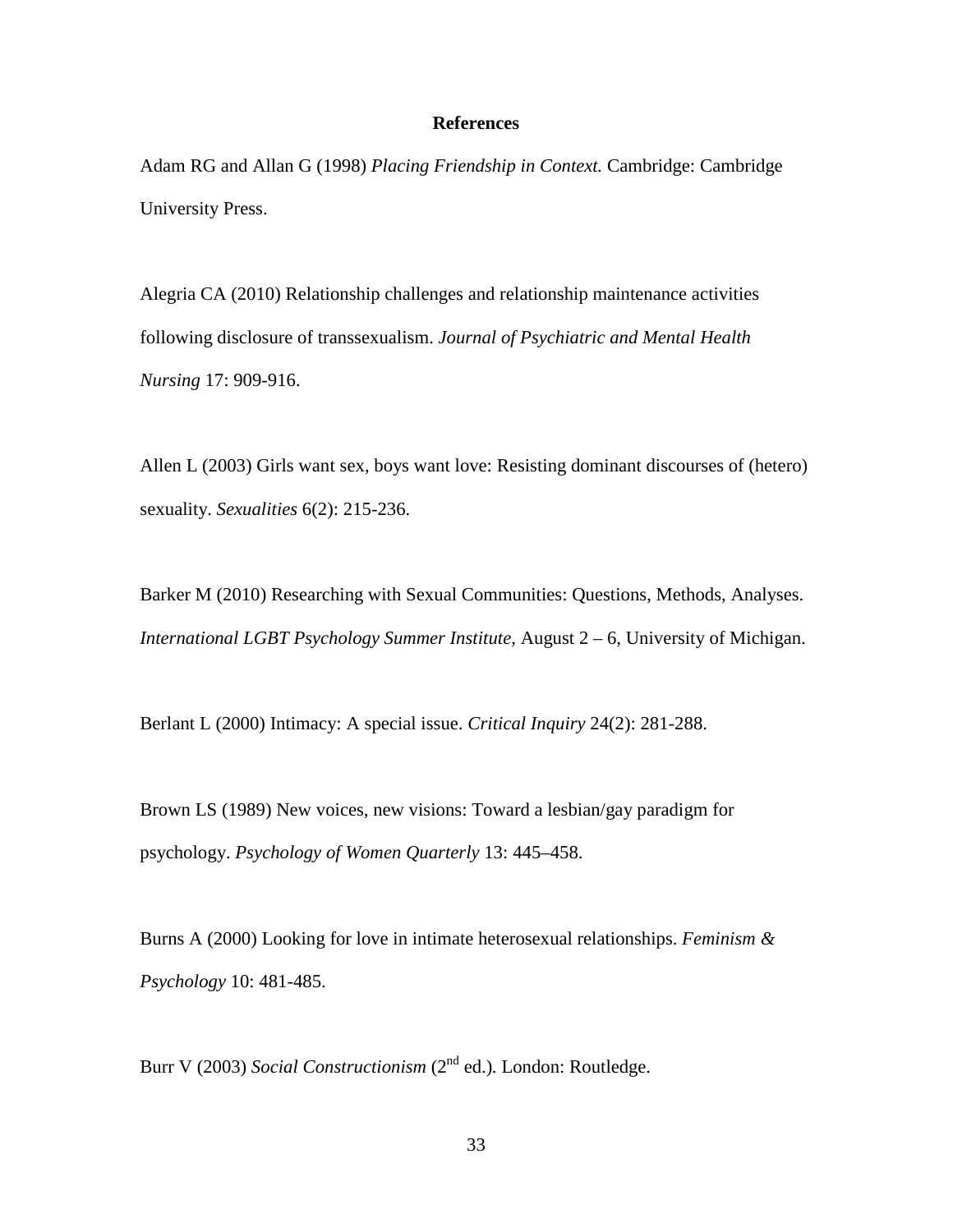Butler J (1990) *Gender Trouble: Feminism and the Subversion of Identity*. New York: Routledge.

Butler J (2004) *Undoing Gender.* London: Routledge.

Connell RW (2005) *Masculinities* (2<sup>nd</sup> ed.). Berkeley: University of California Press.

Cromwell J (1999) *Transmen & FTMs: Identities, Bodies, Genders & Sexualities.*  Chicago: University of Illinois Press.

De Beauvoir S (1972) *The Second Sex.* (H. M. Parshley, Trans.). New York: Penguin. (Original work published 1949).

Dreher J (2009) Phenomenology of friendship: Construction and constitution of an existential social relationship. *Human Studies* 32(4): 401-17.

Faderman L (2010) *Surpassing the Love of Men: Romantic Friendship and Love between Women from the Renaissance to the Present* (3<sup>rd</sup> ed.). New York: Alyson Publications.

Fehr B (1996) *Friendship Processes.* Thousand Oaks, CA: Sage Publications.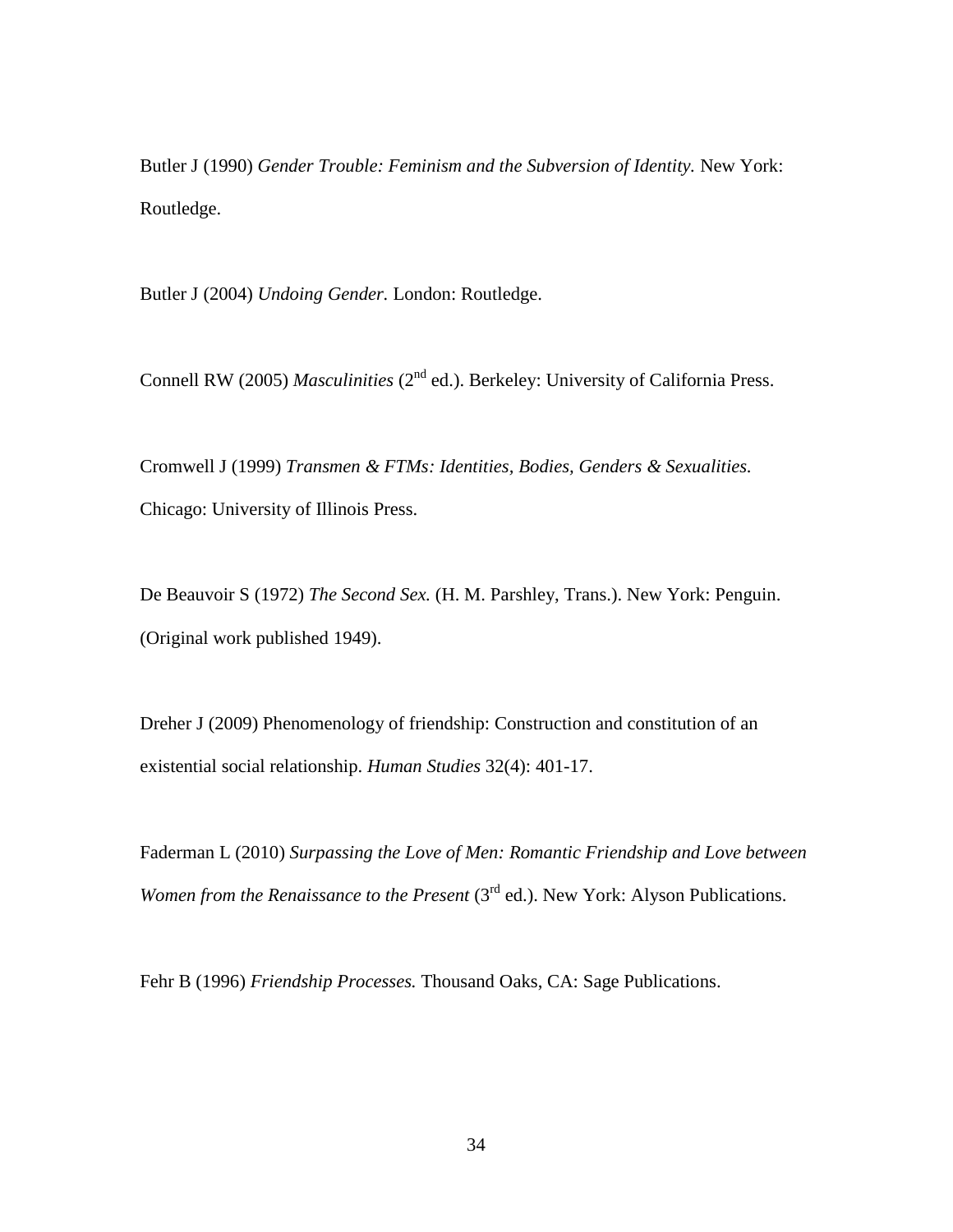Foucault M (1977) *Discipline and Punish: The Birth of Prison* (1987 ed.). London: Penguin.

Foucault M (1978) *The History of Sexuality: Volume 1. An Introduction*, trans R.Hurley. London: Random House.

Gagne P, Tewksbury R and McGaughey D (1997) Coming out and crossing over: Identity formation and proclamation in a transgender community. *Gender & Society*  11(4): 478-508.

Gagne P and Tewksbury R (1998) Conformity pressures and gender resistance among transgendered individuals. *Social Problems* 45(1): 81-101.

Gauntlett D and Holzwarth P (2006) Creative and visual methods for exploring identities. *Visual Studies* 21(1): 82-91.

GIRES (2009) *Gender Variance in the UK: Prevalence, Incidence, Growth and Geographic Distribution.* London: GIRES.

Halberstam J (1998) Transgender butch: Butch/FTM border wars and the masculine continuum. *GLQ: A Journal of Lesbian and Gay Studies* 4(2): 287-310.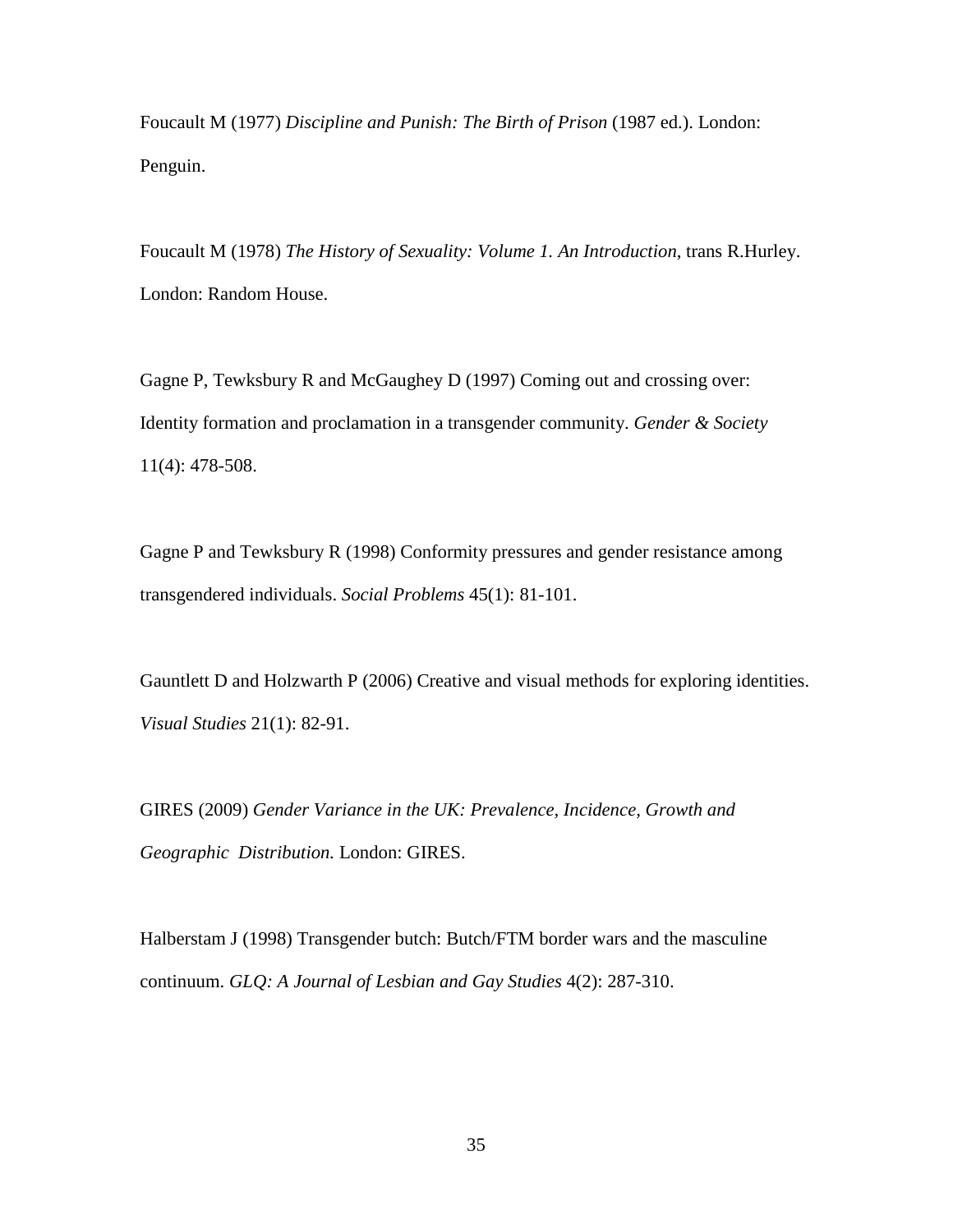Heinerich LM and Gullone E (2006) The clinical significance of loneliness: A literature review. *Clinical Psychology Review* 26 (6) 695-718.

Jeffreys S (2003) *Unpacking Queer Politics: A Lesbian Feminist Perspective.*  Cambridge: Polity Press.

Johnson K (2007a) Changing sex, changing self: Theorizing transitions in embodied subjectivity. *Men and Masculinities* 10(1): 54-70.

Johnson K (2007b) Fragmented identities, frustrated politics: Transsexuals, lesbians and 'queer'. *Journal of Lesbian Studies* 11 (1) 108-125.

Joslin-Roher E and Wheeler DP (2009) Partners in transition: The transition experience of lesbian, bisexual and queer identified partners of transgender men. *Journal of Gay and Lesbian Social Services* 21(1): 30-48.

Kitzinger C and Perkins R (1993). *Changing our Minds: Lesbian Feminism and Psychology.* London: Onlywomen Press.

Lee T (2001) Trans(re)lations: Lesbian and female to male transsexual accounts of identity. *Women's Studies International Forum* 24(3/4): 347-357.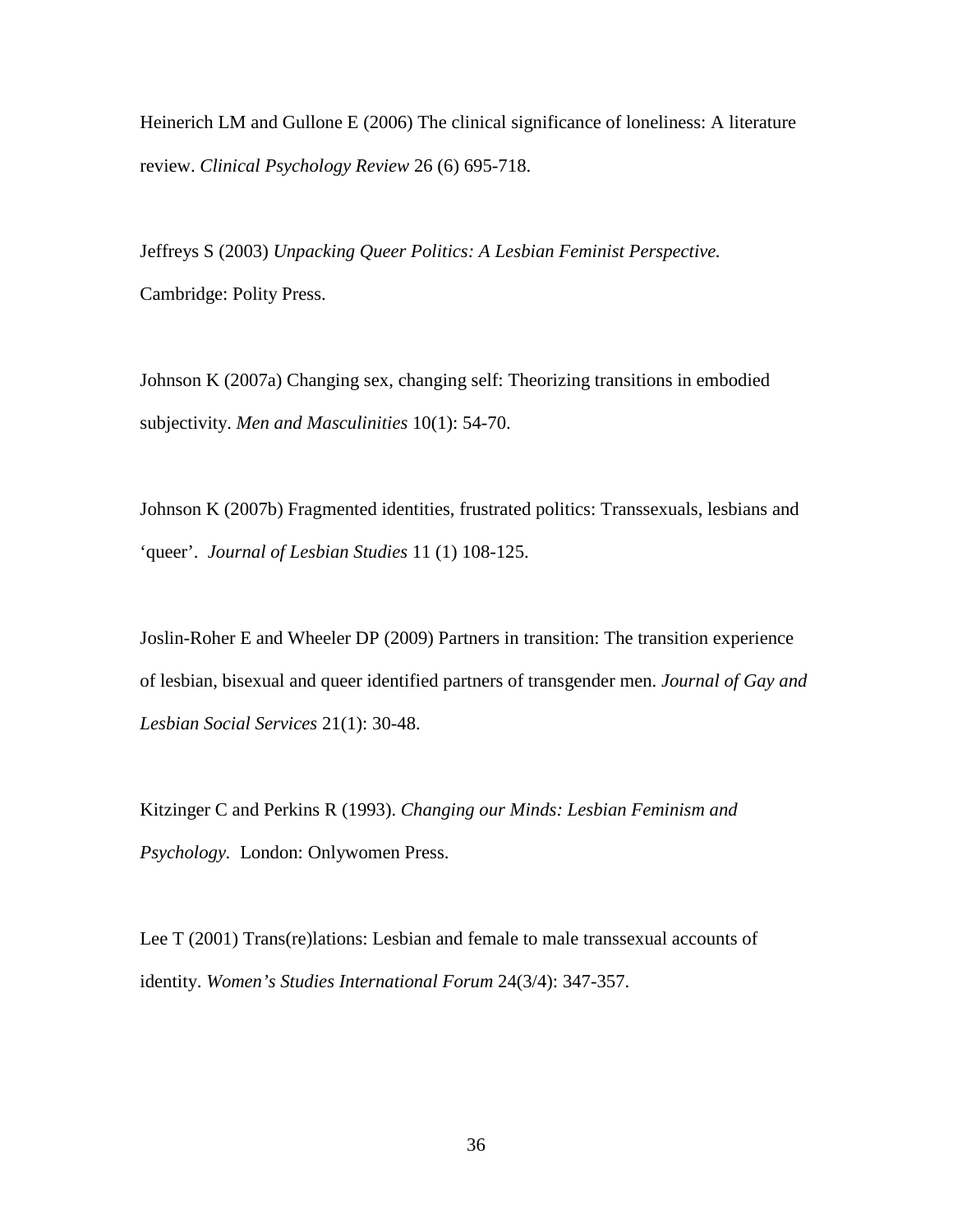Lev AI (2004) *Transgender Emergence: Therapeutic Guidelines for Working with Gender- variant People and their Families.* London: Routledge.

Nardi PM and Sherrod D (1994) Friendship in the lives of gay men and lesbians. *Journal of Social and Personal Relationships* 11: 185-199.

Nuttbrock LA, Bockting WO, Hwahng S, et al. (2009) Gender identity affirmation among male-to-female transgender persons: A life course analysis across types of relationships and cultural/lifestyle factors. *Sexual and Relationship Therapy* 24(2): 108-125.

Pahl R (2006) *On Friendship.* Malden, MA: Blackwell Publishers Inc.

Parker I (1992) *Discourse Dynamics: Critical Analysis for Social and Individual Psychology.* London: Routledge.

Peplau LA and Fingerhut AW (2007) The close relationships of lesbians and gay men. *Annual Review of Psychology* 58: 405-424.

Plummer K (1995) *Telling Sexual Stories: Power, Change and Social Worlds.* London: Routledge.

Poulin F and Chan A (2010) Friendship stability and change in childhood and adolescence. *Developmental Review* 30: 257-272.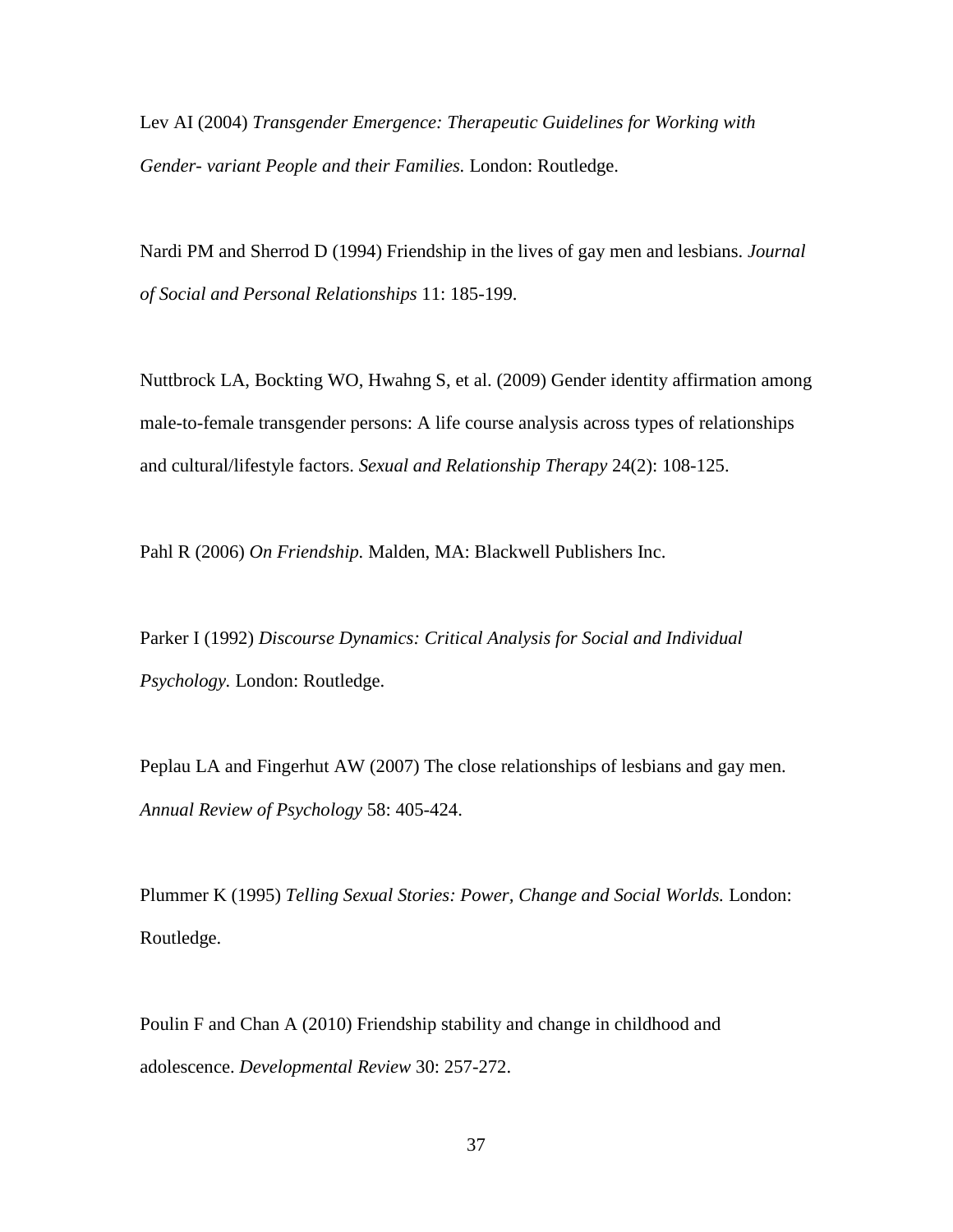Revillard A (2006) Work/family policy in France. *International Journal of Law, Policy and the Family* 20(2): 133–150.

Rose S (2000) Heterosexism and the study of women's romantic and friend relationships. *Journal of Social Issues* 56: 315-328.

Roseneil S and Budgeon S (2004) Cultures of intimacy and care beyond 'the family': Personal life and social change in the early 21<sup>st</sup> century. *Current Sociology* 52(2): 135-159.

Rubin H (2003) *Self Made Men: Identity and Embodiment among Transsexual Men.* Nashville: Vanderbilt University Press.

Shepperd D, Coyle A and Hegarty P (2010). Discourses of friendship between heterosexual women and gay men: Mythical norms and an absence of desire. *Feminism & Psychology* 20(2): 205-224.

Solomon SE, Rothblum ED and Balsam KF (2004) Pioneers in partnership: Lesbian and gay male couples in civil unions compared with those not in civil unions and heterosexual married siblings. *Journal of Family Psychology* 18: 275-286.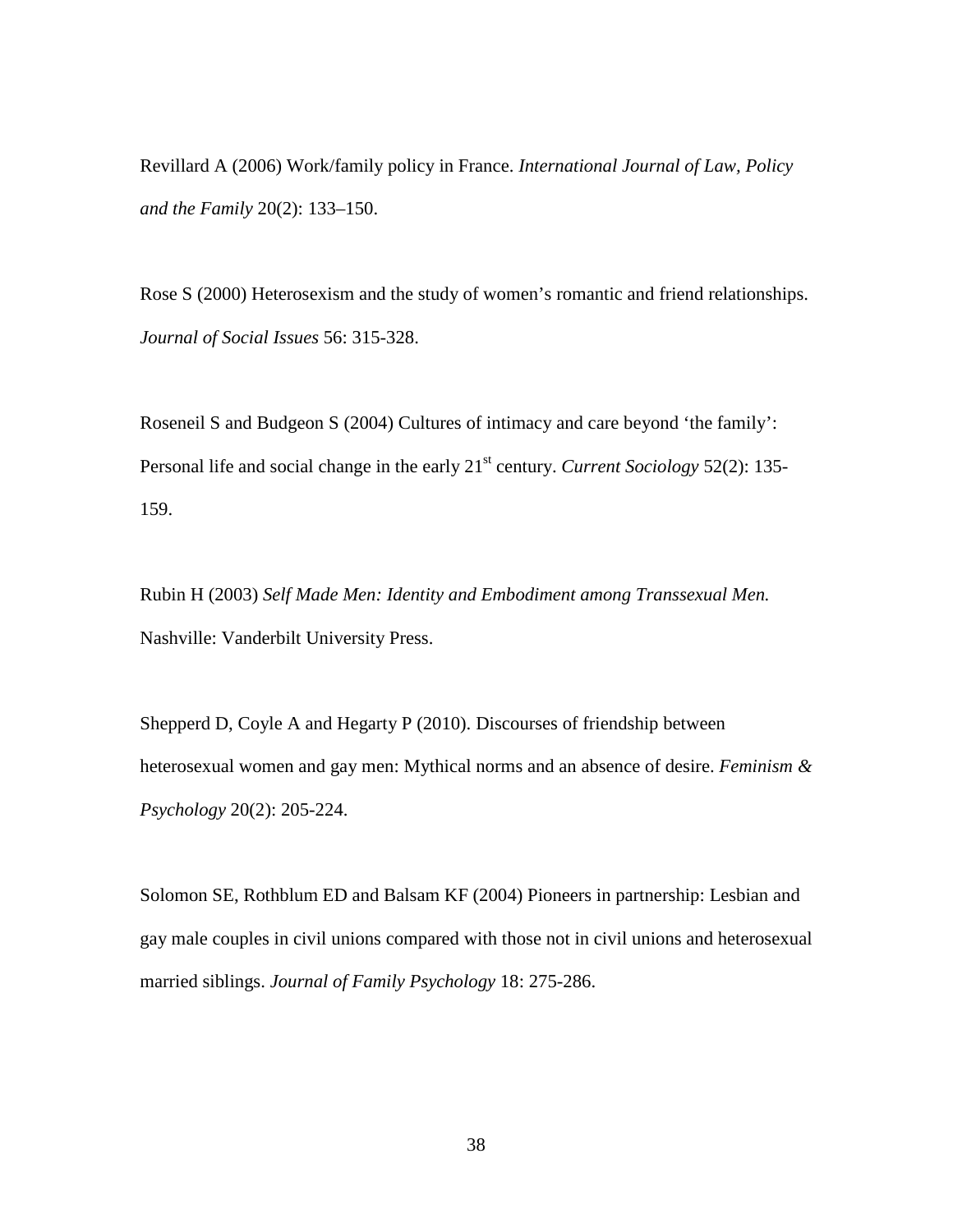Staunton G, Tacconelli E, Rhodes J, et al. (2009) Transgender Memories of Relationships in Early Childhood: An Exploratory Study. Unpublished DClinPsy Research Thesis. University of Hertfordshire, Hertfordshire.

Weeks J, Heaphy B and Donovan C (2001) *Same Sex Intimacies: Families of Choice and other Life Experiments.* London: Routledge.

Weinstock JS (1998) Lesbian, gay, bisexual, and transgender friendships in adulthood. In: Patterson CJ and D'Augelli AR (eds.) *Lesbian, Gay, and Bisexual Identities in Families.* Oxford: Oxford University Press, 122-153.

Weinstock JS (2004) Lesbian FLEX-ibility: Friend and/or family connections among lesbian ex-lovers. *Journal of Lesbian Studies* 8(3/4): 193-238.

Willig C (2001) *Introducing Qualitative Research in Psychology: Adventures in Theory and Method.* Buckingham: Open University Press.